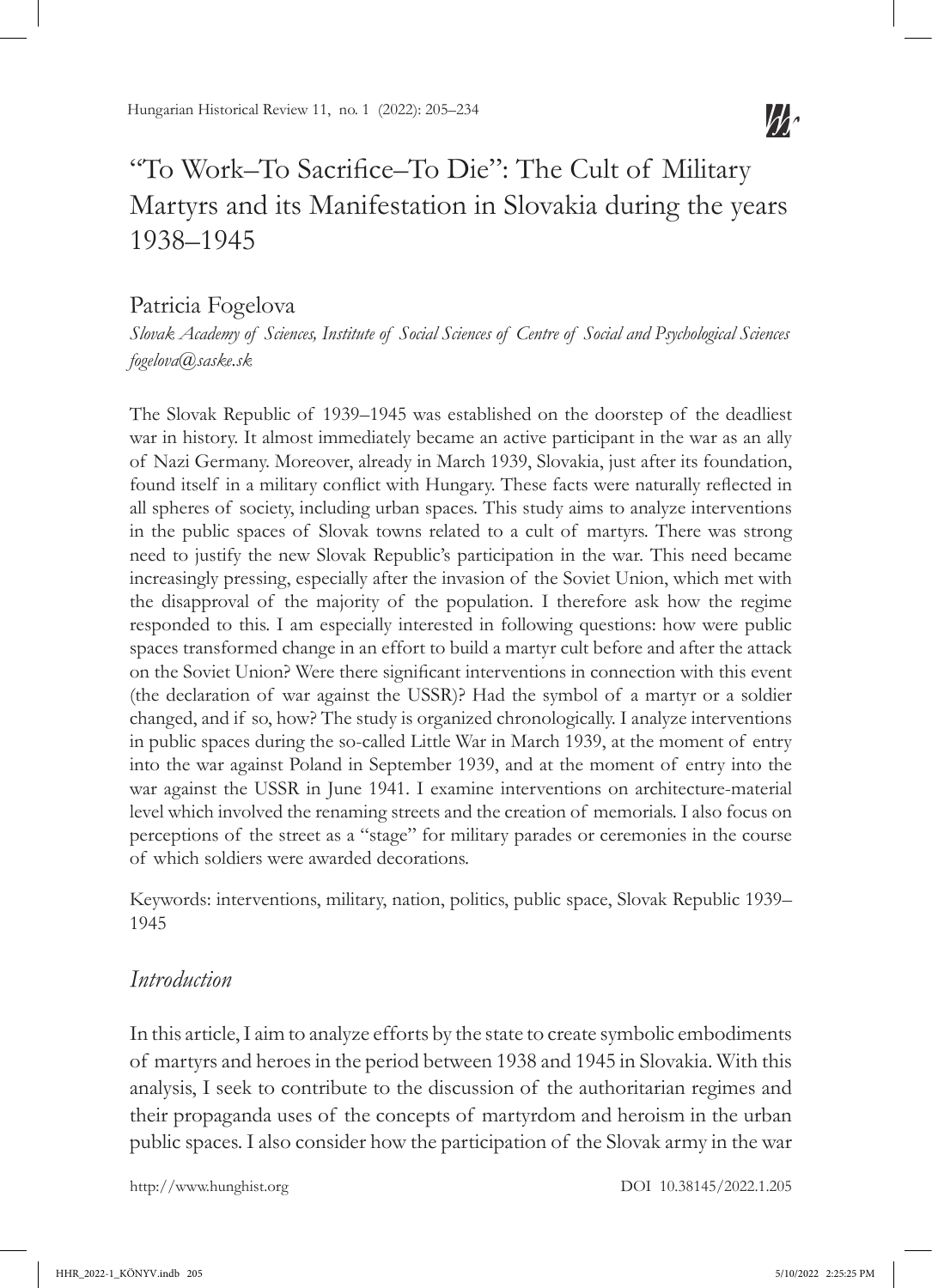as an ally of Nazi Germany affected the public urban spaces. Chronologically, I follow events and interventions in public spaces in Slovak cities in connection with the conflict also known as the Little War with Hungary, the entry into the war against Poland, and the entry into the war against the USSR. The latter (Slovakia's participation in the war against the USSR) is often cited in Slovak historiography as an important milestone which significantly influenced the moods and attitudes of the majority of Slovak society towards the regime of the Slovak Republic. The regime enjoyed the support of the majority for the first years of its existence, but with its decision to go into war against the USSR, it lost this support. Thus, the following question arises: with its involvement in the war against the Soviet Union, did the regime attempt to make propaganda elements parts of the public urban space, and if so, how? The interventions on which I focus are not limited to the placement of statues and monuments and the renaming of streets, but also include state organized festivities in public spaces, especially military parades and celebrations which involved awarding soldiers decorations.

## *Historiography and Methodology*

In the last few years, public space as a topic of historical research has enjoyed considerable popularity in the region of Central Europe.<sup>1</sup> Particular attention has been paid to works dedicated to the creation of historical memory.<sup>2</sup> Some of these works also deal with research on public space understood through the perceptions of streets and squares as "stages" or "scenes."<sup>3</sup>

In the case of non-democratic regimes, which dominated Central Europe twentieth century (though by no means exclusively), one can speak of the significant impact of politics on public space. According to the hypothesis

<sup>1</sup> Welch-Guerra et al., *Urbanism and dictatorship,* 248; Palárik et al., *The City and Region Against the Backdrop of Totalitarianism,* 280; Pekár, "Politic and Public Space"; Bírešová, "Prezentácia štátnej ideológie," 51– 64; Hořejš, *Protektorátní Praha*, 320; Lipták, "Kolektívne identity," 117–31; Pokludová, "V záři miliónů"; Hristova and Czepcynski, *Public Space between reimagination and occupation*, 188; Łupienko, "Some remarks on the birth of modern city planning in the Polish territories," 1834.

<sup>2</sup> Mannová, "Pomníková kultúra v Bratislave"; Švorc, "Gedenktafeln und Denkmäler in der Slowakei"; Pokludová, "Pomníky: místa kolektivní paměti, zapomnění i smíření s minulostí"; Hojda and Pokorný, *Pomníky a zapomníky*, 280. Hlavačka et al., *Paměť míst, událostí a osobností: historie jako identita a manipulace,* 685. Skoczylas, *Pamięć społeczna miasta – jej liderzy i odbiorcy*, 292; Kwiatkowski, *Pamięć zbiorowa społeczeństwa polskiego w okresie transformacji,* 470.

<sup>3</sup> Hájková et al., *Sláva republice!,* 536; Kušniráková et al. *Vyjdeme v noci vo fakľovom sprievode a rozsvietime svet,*  245.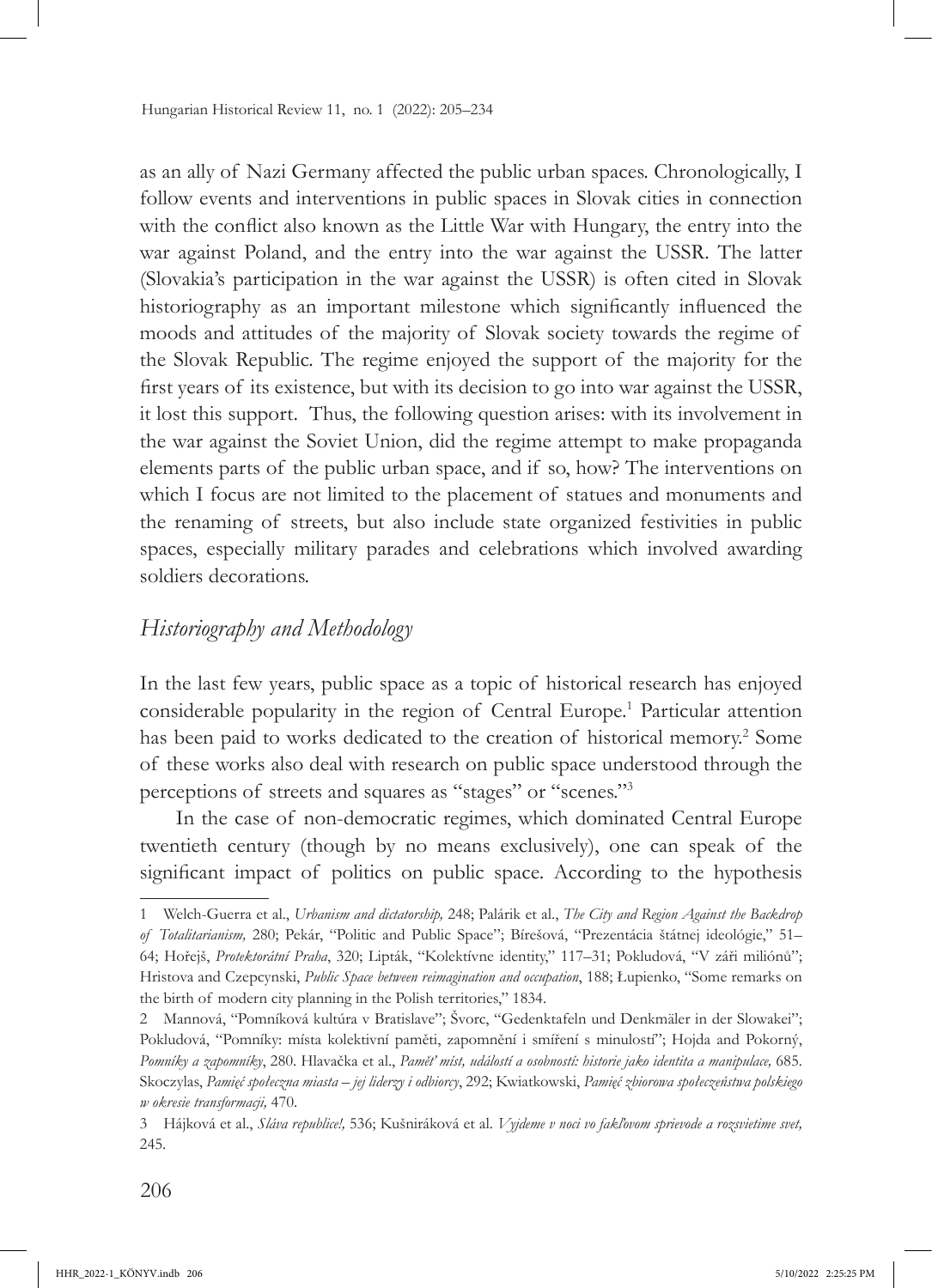suggested by urban planners, the development of urban public space was one of the main priorities of nondemocratic regimes.4 The architecture and other symbolic uses of urban spaces in the Third Reich offer ample illustrations of this political practice, as do the symbolic uses of urban space in Soviet Russia at the time.<sup>5</sup>

The case of Slovak towns in the mid-twentieth century also fits this trend. One finds several works reflecting the relationship between politics and the symbolic uses of public space in Slovak towns during the war, although many of these towns saw only comparatively minor war-related interventions in the human geography of their urban spaces.<sup>6</sup> However, there is no comprehensive study which focuses on the relationship between militarization of society and the transformation of public spaces. With this paper, I contribute to the discussion of this topic.

For purpose of my inquiry, I interpret public spaces as sites which can be understood as the opposite of private spaces. They are managed by public institutions and laws, and they are usually accessible to all citizens. They have four metaphorical dimensions: legal, functional, social, and material-symbolic.7

Political regimes are unquestionably aware of the value of public space as visible and accessible sites, and there is clear connection between the ideologies on the basis of which political regimes make their claims to power and the ways in which they use public spaces. The uses of public space are often closely connected to propaganda, a term which I understand as referring to the efforts of the state to shape people's opinions and manipulate them by disseminating potentially misleading information, presenting arguments, and crafting a symbolic language.<sup>8</sup> As Jowett and O'Donnell have noted, propaganda is systematic in its efforts to shape public opinion, and it serves the aims of those who craft it.<sup>9</sup>

According the Cambridge dictionary, the word martyr means a person who suffers or is killed because of his or her religious or political beliefs and is often admired for having adhered to these beliefs in the face of persecution.<sup>10</sup> By this

<sup>4</sup> Bodenschatz, "Urbanism and dictatorship," 20.

<sup>5</sup> Hagen and Ostergren, *Building Nazi Germany*, 496; Adam, *Art of the Third Reich*; Cohen, *Architecture in Uniform*; Filtzer, *The Hazard of Urban Life in Late Stalinist Russia*, 379.

<sup>6</sup> Palárik et al., *The City and Region Against the Backdrop of Totalitarianism,* 280; Pekár, "Politic and Public Space"; Fogelová and Pekár, *Disciplinované mesto,* 198; Szalay et al., *Vojnová Bratislava 1939–1945,* 336.

<sup>7</sup> Siebel and Werheim, "öffentlichkeit und Privatheit in der überwachten Stadt."

<sup>8</sup> *Oxfordský slovník světových dějin*, 479.

<sup>9</sup> Jowett and O'Donnell, *Propaganda & Persuasion*, 7–8.

<sup>10</sup> https://dictionary.cambridge.org/dictionary/english/martyr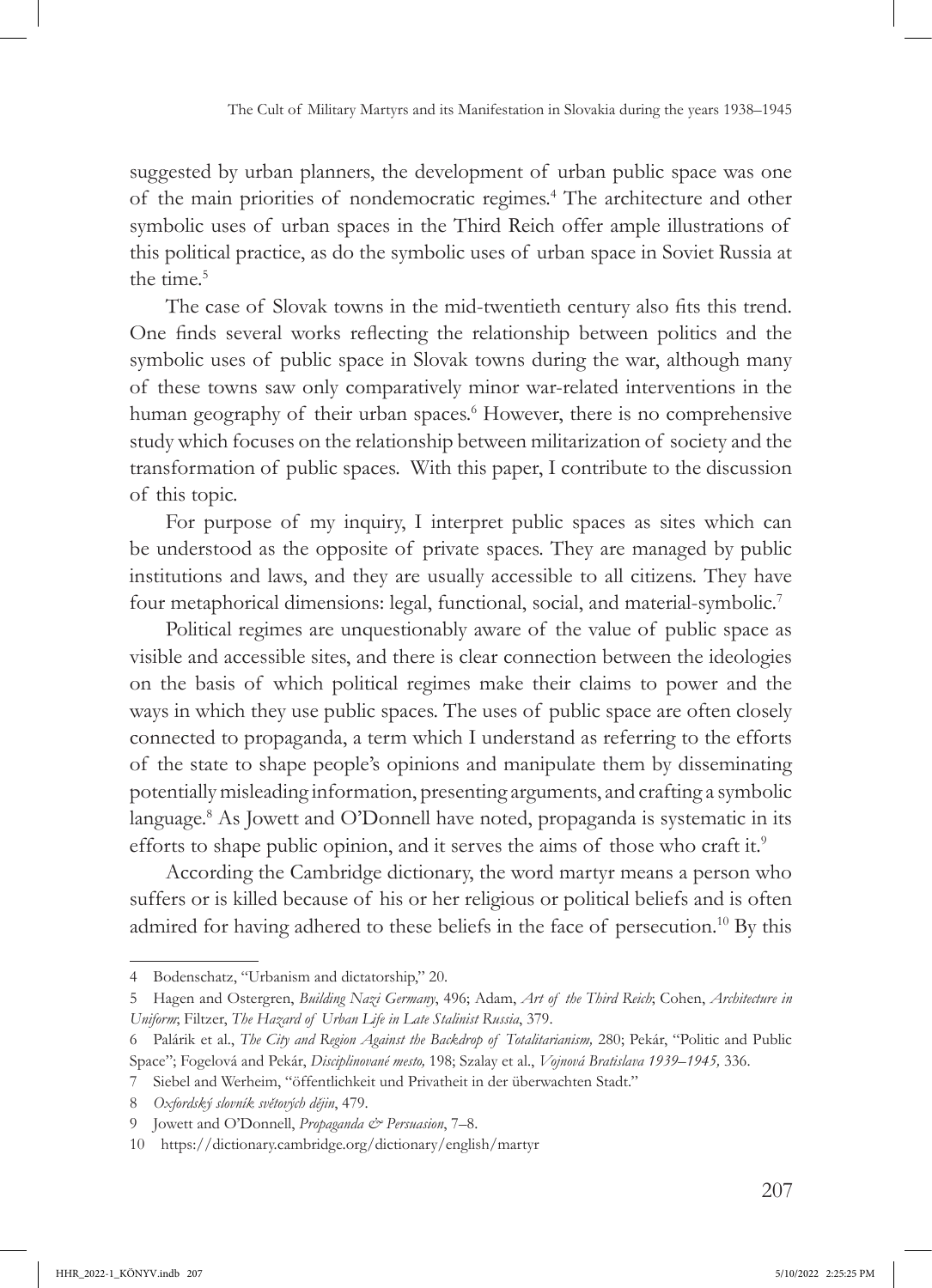definition, a person can become a martyr (and usually does) immediately after his or her death, but this can also happen later, and a person can be transformed into a martyr by regime and then used as an instrument of political propaganda.<sup>11</sup> Research into the relationship between the political regime, the nation, and the martyrdom draws on a rich tradition. In his book *Die for Germany: Heroes in the Nazi Pantheon*, Jay W. Baird focuses on several strategies that were used to create a cult of martyrs in Germany in the 1920s and 1930s. This cult evolved from a unique tradition, nurtured by ancient stories and medieval legends, and the heroic death was perceived as a form of redemption at the time. Through death, the sins of the fathers were to be washed away. Death was cast as the promise of national resurrection. The collective trauma which Germany suffered after World War I was a breeding ground for similar considerations. Finally, as Baird emphasizes, the development of similar notions of heroism in nationalist debates has often stemmed from the a nation's perceived inferiority and a concomitant feeling of despair.<sup>12</sup>

Similar parallels are found in Slovak society in this regard. An alleged thousand-year period of Hungarian oppression was one of the key motifs used by Slovak nationalists and historians since the middle of the nineteenth century.13 The feeling of belonging to an oppressed nation persisted in part of Slovak society even in the interwar period. As Adam Hudek points out, the construction of the Slovak national story (not yet fully developed in the interwar period) also contained elements connected to the personification of history through the personalities of the nation's heroes and martyrs. Of course, this is not unique to the Slovak national narrative. Notions of martyrdom are integral parts of the national stories and national mythologies which spread across Europe in the nineteenth and twentieth centuries.14

Public spaces provided a stage where these images could be physically depicted. before the establishment of Czechoslovakia, Hungarian cities were full of urban spaces that were used as sites for the expression and glorification of elements of the various (often competing) national narratives.15

However, as Anton Hruboň points out, the roots of the narratives of martyrdom used by Andrej Hlinka's Slovak People's Party can be found in

<sup>11</sup> Macho, "Martýrium ako heroizačný instrument."

<sup>12</sup> Baird, *Die for Germany*, 243–44.

<sup>13</sup> Hudek, *Najpolitickejšia veda,* 15–34.

<sup>14</sup> Ibid., 17–18.

<sup>15</sup> Lipták, "Kolektívne identity a verejné priestory."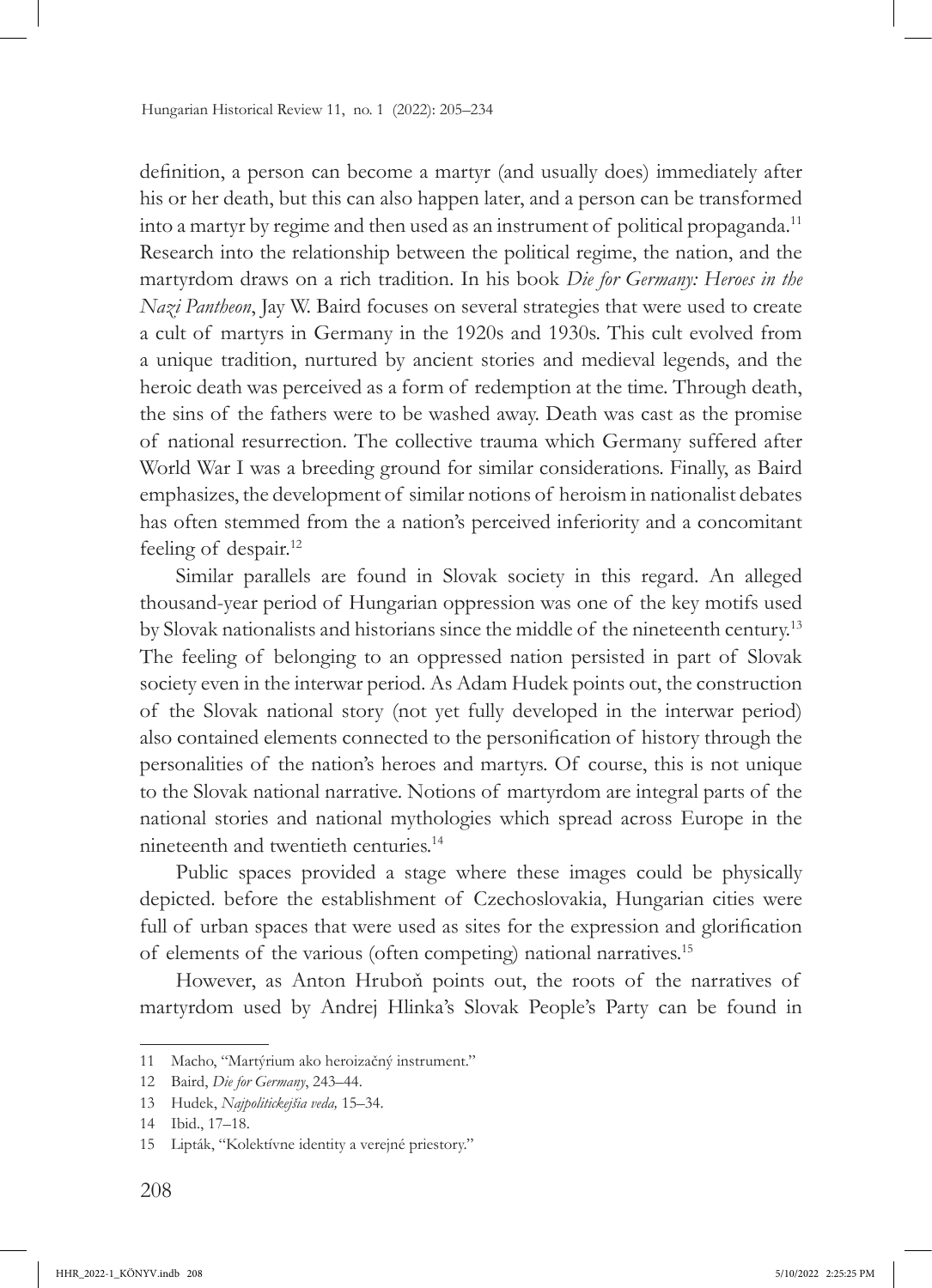connection with Rodobrana.16 Rodobrana was a paramilitary organization of the Slovak People's Party (later renamed Hlinka's Slovak People's Party). It was established in January 1923. The organization's role was to ensure the safety of party members, especially during public gatherings. It was established in January 1923. was known for its catholic and anti-socialist attitudes.

A guide *Rodobranecký katechizmus* written by Vojtech Tuka<sup>17</sup> proclaimed as martyrs e. g. victims of tragedy in Černová,<sup>18</sup> fallen Slovak volunteers in the revolution of 1848/1849<sup>19</sup> or members of the group around Jánošík.<sup>20</sup> Hruboň also refers to the relationship between Rodobrana and the cult of martyrdom of Vojtech Tuka, which was related to his imprisonment during the existence of Czechoslovakia<sup>21</sup>

## *Short Preview*

The Slovak Republic 1939–1945 was established in March 1939, just a few months before the outbreak of World War II, after the disintegration of Czechoslovakia. The secondary literature contains ample materials on the circumstances of its formation.22 In addition to domestic political reasons, its main engine was Germany's foreign policy ambitions to redraw the map of Europe, which had been established by the Versailles peace treaties after the World War I. The non-democratic regime in Slovakia was essentially created immediately after the

<sup>16</sup> Hruboň, "Budovanie kultu Jozefa Tisa," 215.

<sup>17</sup> Vojtech Tuka (1880–1946) served as prime minister in 1939–1944. He was a member of the radical pro-Nazi wing of Hlinka Slovak People's Party. He was also the founder of the paramilitary organization Rodobrana. In 1920s and 1930s, he was arrested on charges of treason and espionage in favor of Hungary. His person is also closely connected with the persecution of Jews and anti-Jewish laws.

<sup>18</sup> The tragedy in Černová took place on October 27, 1907. During a dispute over the consecration of the church (the inhabitants of Černová demanded that the church be consecrated by Hlinka), the gendarmes began shooting at the crowd. 15 people died in the shooting. The tragedy is considered one of the peaks of the violent Magyarization of Slovaks.

<sup>19</sup> Slovak volunteer expeditions were organized by the Slovak National Council during the uprising in 1848 and 1849.

<sup>20</sup> Juraj Jánošík (1688–1713) was a legendary "early rebel." He was a member of the insurgent troops in the uprising against the Habsburgs by Francis II Rákóczi, and he later was a member of the imperial troops. His life as a highwayman lasted less than two years. In 1713, he was executed. Representatives of the Slovak national movement romanticized his character in the middle of the nineteenth century and his story is part of Slovak legends.

<sup>21</sup> Fedorčák, *Tuka proti republike*, 269.

<sup>22</sup> Lipták, *Slovensko v 20. storočí*, 365; Baka, *Politický systém a režim*, 322. Summary for non-Slovak readers: Teich, Kováč and Brown. Slovakia in History, 413.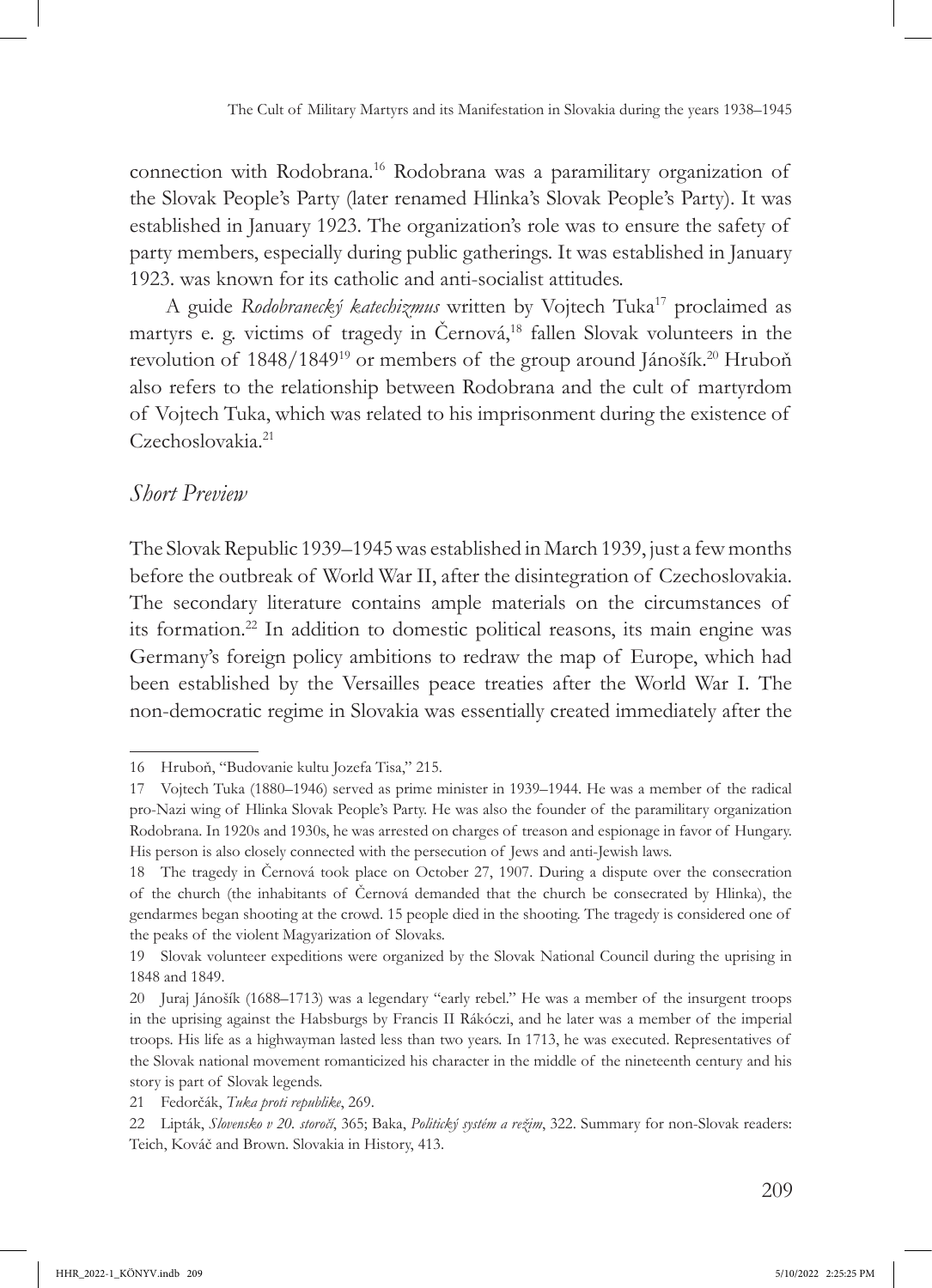Munich Agreement and Vienna Award, in the autumn of 1938, as a consequence of which Czechoslovakia suffered territorial losses. The Munich Agreement, which made clear the willingness of the Allies to give in to Germany's territorial demands, transformed the social atmosphere in Slovakia.The destabilization of Czechoslovakia led to the decline of democracy in the country. Authoritarian elements began to come to the fore and remained even after the establishment of an independent Slovakia. This period was characterized by the elimination of political opponents, persecution of minorities, and the introduction of a oneparty government.<sup>23</sup>

Those changes also affected the creation of an autonomous Slovakia. The autonomous Land of Slovakia was formally established by Constitutional Act No. 299/1938 on November 22, 1938. However, the declaration of independence had already been made on October 6, 1938. From the outset, one sees the transformation of the government into an authoritarian regime, as Zuzana Tokárová has argued persuasively in her book. 24 The regime can be characterized as authoritarian with limited political pluralism, a vague ideology, and a lack of political mobilization. However, it gradually took on several totalitarian tendencies. Propaganda played an important role in the strategies used by the emerging regime, for example a propaganda office was established in October, only a few days after declaration of independence. The head of this office was Alexander Mach.25 As Igor Baka mentions, the central aim of the propaganda was to cast the birth of the Slovak state as the result of the efforts of the Slovak nation.26

I argue that the symbol of the martyr was an important part of wartime propaganda in Slovakia, and public spaces provided ideal sites for this propaganda because of their visibility for the inhabitants of and visitors to the cities. The symbol of the martyr, I argue, was used as a motif in narratives intended to prove the oppressive nature of the regimes which, until the creation of an independent Slovakia, had controlled Slovak territory and also to help the regime legitimize its existence and its involvement in the war against Poland and the Soviet Union alongside Germany. If I consider the cult of martyrs as part of propaganda at

<sup>23</sup> Baka, *Politický systém a režim*, 13–30.

<sup>24</sup> Tokárová, *Slovenský štát: Režim medzi teóriou a politickou praxou*, 272.

<sup>25</sup> Alexander Mach (1902–1980) was the head of Hlinka Guard (1939–1940, 1940–1944) as well, and also served as Minister of Interior (1940–1944). Alexander Mach belonged to the pro-Nazi wing of the Hlinka Slovak People's Party, and he was also responsible for persecution of the Jewish community of Slovakia. After the war, he was sentenced to 30 years in prison (he was released after having served 23 years).

<sup>26</sup> Baka, "Mechanizmus, ciele a metódy pôsobenia ľudáckej propagandy v rokoch 1938–1939," 285.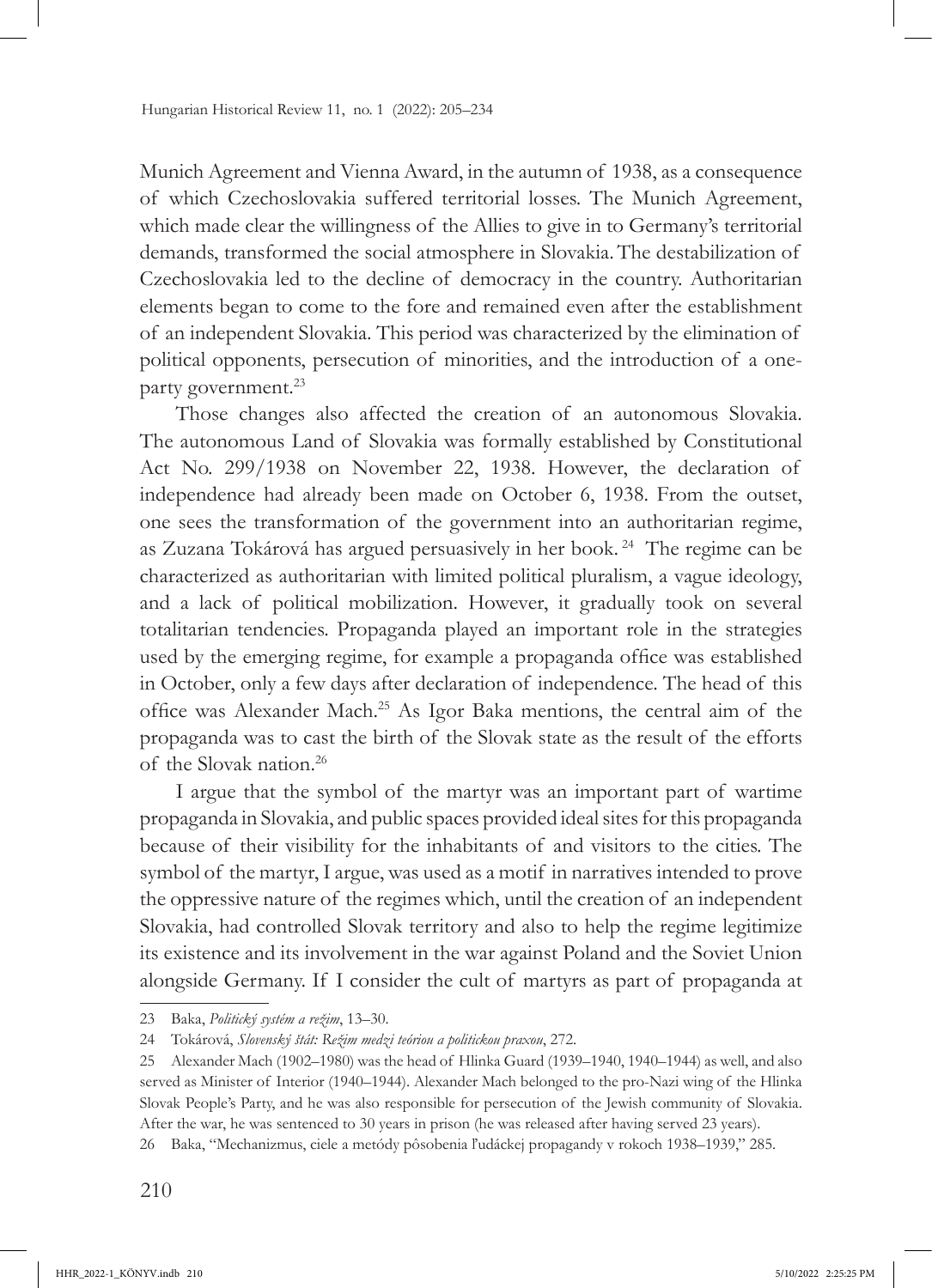the time, it should be understood as one element of the systematic attempt to shape public opinion. The cult of the martyr, which was addressed to Slovakia's Catholic majority, would win support for Slovakia's involvement in the war as a German ally. I claim these propagandistic interventions in public spaces related to the cult of martyrs can be seen mainly in the social dimension (in the form of celebrations and holidays, military parades, and festivities) and the materialsymbolic dimension (the erection of statues and monuments and the renaming of streets). I focus on these two dimensions. As mentioned above, I proceed chronologically, primarily concentrating on county centers (cities where the bureaucratic apparatus of the regime was concentrated).

## *Slovak Cities and the Rise of the Authoritarian Regime*

The authoritarian regime largely determined what was happening in Slovak society, including Slovak cities. After the events of the autumn of 1938, the cities found themselves under new rule and facing new pressures. The liquidation of political opponents was followed by the construction of a new, mostly Slovak urban elite in many towns. The representatives of this elite had the support of the governing Hlinka's Slovak People's Party. Although it is possible to speak of a certain degree of continuity in the cases of some cities, $2^7$  there were significant changes to the ways in which power was exercised. The cities were no longer headed by elected representatives from the democratic elections, but by appointed party representatives. The mayors were replaced by government commissioners, and the city councils were replaced by advisory boards.

The fates of the members of the previous urban councils differed from town to town. Jewish Parties were banned and their members were excluded from the elite.<sup>28</sup> Some members of the Christian elite started to cooperate with Hlinka's Slovak People's Party, while others lived in seclusion or retired. Some of them (for example Bernard Rolfesz, who had served as the mayor deputy in Nitra) ended up in internment camp in Ilava.<sup>29</sup> These changes all pointed in the same direction: a more authoritative way of managing the cities.<sup>30</sup>

<sup>27</sup> We can talk about continuity in the case of Ružomberok. One can find more on interventions to the legal dimension in Fogelová and Pekár, *Disciplinované mesto*.

<sup>28</sup> See Tokárová, "Social Status of the Interwar Jewish Political Elite in Prešov."

<sup>29</sup> Bernard Rolfesz was of Hungarian nationality, as was Karol Sefcsík, another member of the city administration). See Palárik et al., *The City and Region Against the Backdrop of Totalitarianism,* 135. See also: Pekár, "Replacement of Municipal Political Elite."

<sup>30</sup> Pekár, "Replacement of Municipal Political Elite."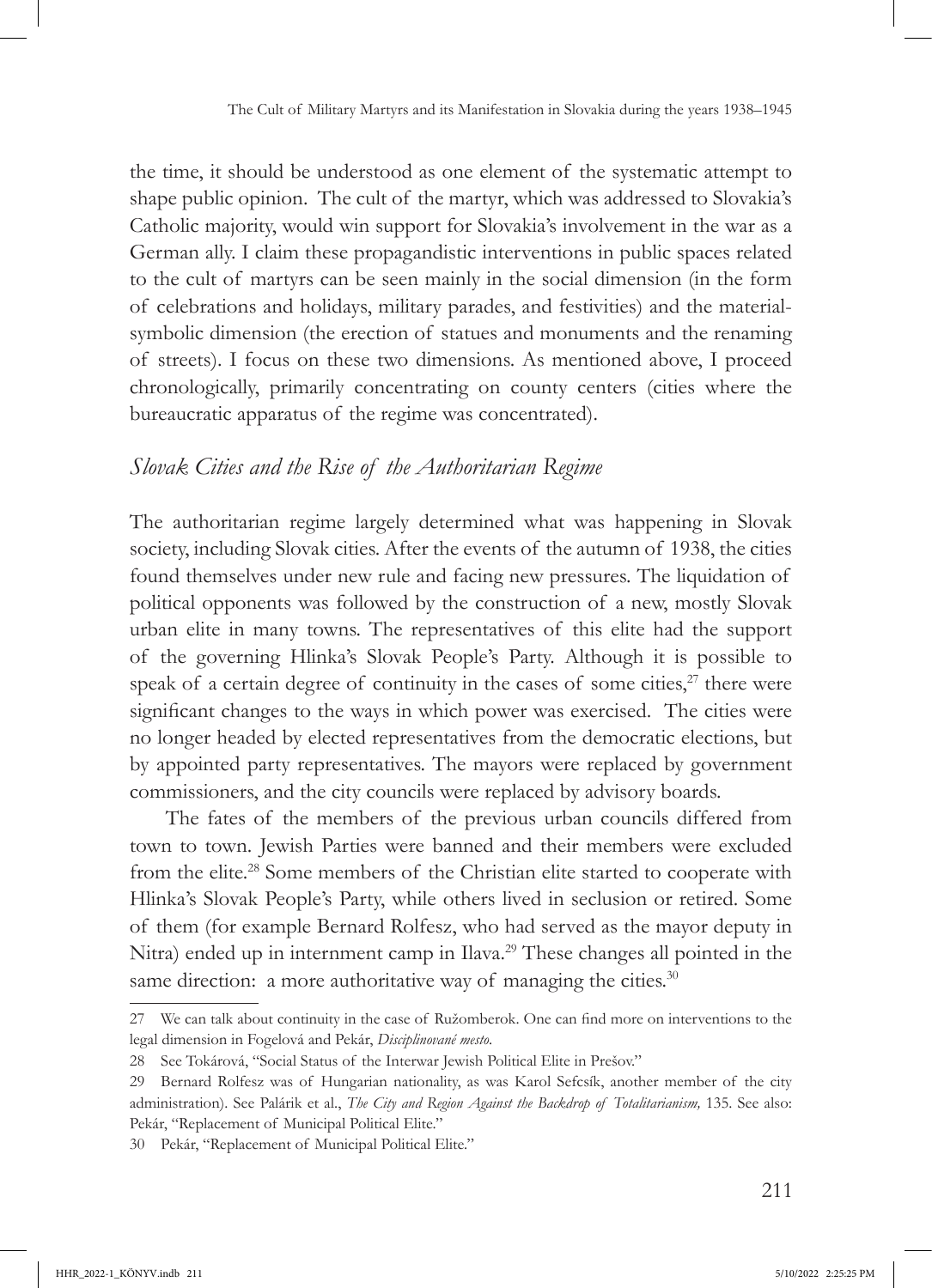These changes significantly affected the nature of interventions to all four aforementioned dimensions of public urban spaces. From the perspective of the legal dimension, public spaces were used and controlled in accordance with the interests of new political actors, which meant the government and the relevant ministries and the new or old-new urban elite. The ideas of these actors were transferred to other dimensions of public space. The interventions also concerned the functional dimension (changes in the uses of public spaces, e. g. the change of a given site from a leisure zone to a zone with a political purpose), the social dimension (political rituals and celebrations), and the material-symbolic dimension (interventions related to ideological motivation, political propaganda, and actual construction activities).<sup>31</sup>

### *Building the Regime, Searching for Martyrs, and Intervening in the Public Space*

The emerging regime made its first interventions in public spaces immediately at the end of October 1938, when a mass and sudden renaming of streets took place in all major cities. 32 Such an intervention was a means of furthering a change in the political and social paradigm in Slovakia in the public arena. Personalities and events connected with the autonomist movement came to the fore, while personalities connected to the Czech or Czechoslovak social and political visual language had to be erased.<sup>33</sup> Personalities who had become significantly involved in the Slovak autonomist movement or who had suffered or been killed because of their national beliefs<sup>34</sup> gained importance.

This trend was most pronounced in the city of Prešov in eastern Slovakia. In November 1938, Prešov became the biggest city in eastern Slovakia, taking

<sup>31</sup> For the categorization of dimensions of public space applied to the example of the Slovak Republic of 1939–1945, see Fogelová and Pekár, *Disciplinované mesto*, 26–33 or in general Siebel and Wehrheim, "öffentlichkeit und Privatheit in der überwachten Stadt," 4–13.

<sup>32</sup> Palárik et al, *The City and Region Against the Backdrop of Totalitarianism,* 280.

<sup>33</sup> The first changes in the public space were aimed against Czechs. The changes were closely related to the declaration of Slovak autonomy on October 6, 1938. The changes against Jews followed later, affecting mainly the legal dimension (for instance the introduction of a curfew in the night and the expulsion of Jews from public spaces and the centers of the towns) and the social dimension (antisemitism during the ceremonial speeches in towns). Anti-Semitism has found expression in the city streets on the level of graffiti paintings of pejorative symbols. Later, Law nr. 177/1940 Sl. Coll. was adopted. The regime used this law, called the "Sanitation Law," in relation to new construction projects, which in many cases affected property which had been owned by Jews.

<sup>34</sup> The interpretation of the deaths of selected martyrs is questionable. As is clear in the discussion below, the deaths of some martyrs were more or less accidental.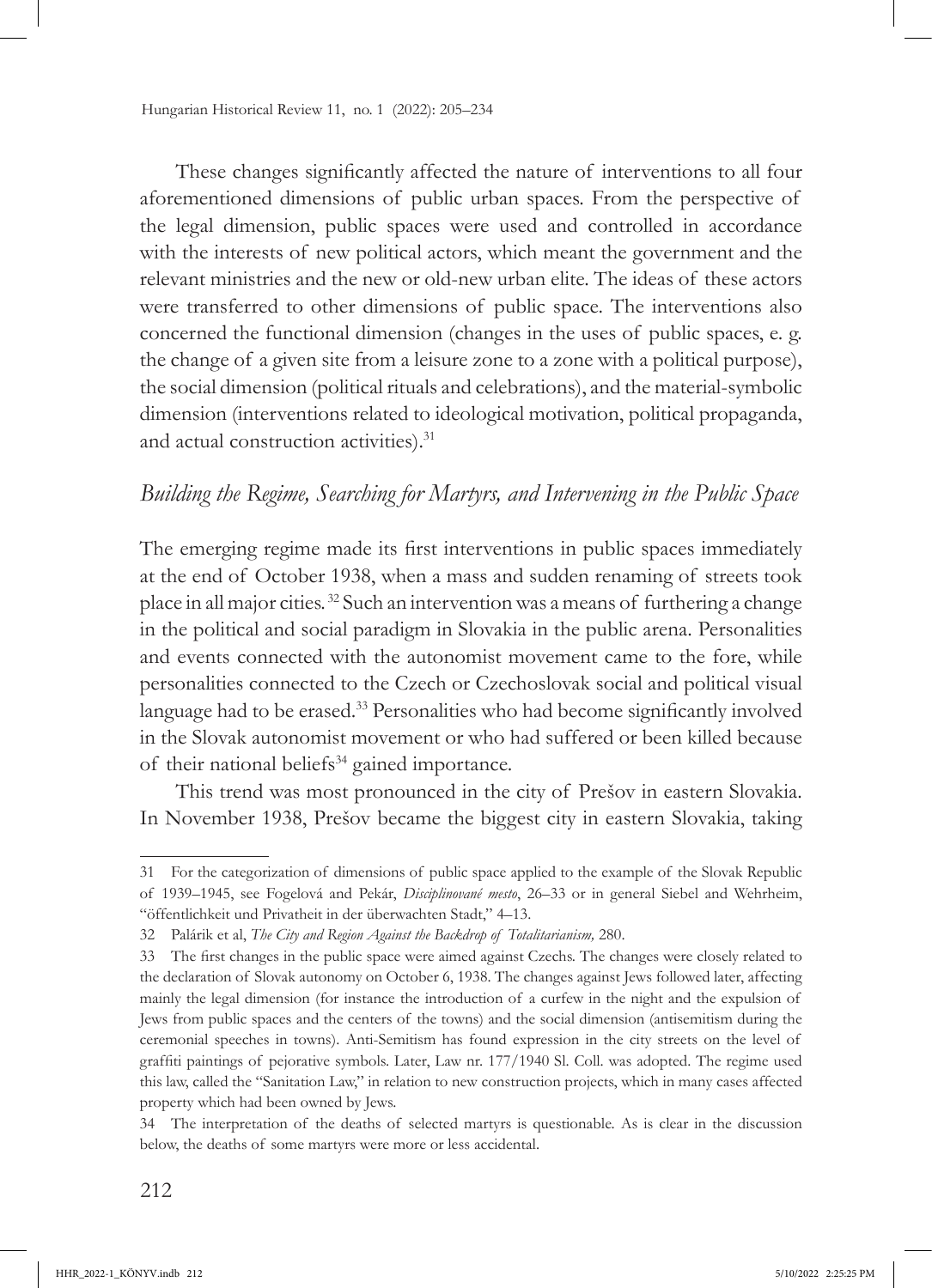over the position of Košice.<sup>35</sup> The whole region (historically known as Sariš and Zemplín) belonged to the poorest parts of the Czechoslovakia and had only weak historical and cultural ties to the Czechs. Therefore, during the whole interwar period, the city and region had been frequent targets of propaganda in both directions: of propaganda - Pro-Hungarian and anti-Hungarian. This continued after the Vienna Award.36

The new advisory board and its head, government commissioner Alexander Chrappa, decided to rename several streets after the martyrs connected with the region. The streets of martyr Hula, martyr Hanušovský, martyrs Tomášovci, and martyr František Majoch were created here. The nominees were killed either in connection with the activities of the Hlinka's Slovak People's Party or in connection with activities identified by the regime as "national."

This use, in the renaming of the streets, of the names of local personalities who had been killed during previous period was part of the propaganda effort aimed against Hungarian oppression and Czech oppression, and it was also intended to prove the loyalty of the new political elite of the city to the autonomous government.

The choice of the martyrs, I would argue, was not accidental. Two streets were renamed after people who had been killed by Hungarian Bolsheviks. Ján and Ondrej Tomášovci (father and son) were killed in 1919 by Hungarian Bolsheviks. František Majoch,<sup>37</sup> who served as a Catholic priest in the village of Hermanovce near Prešov, was also killed by Hungarian Bolsheviks in August 1919.38 The other two streets were renamed after young peasants. Ján Hanušovský died in September 1923 during the assembly of the Slovak People's Party in Košice. The assembly took place in the presence of Andrej Hlinka. The accidental death of Hanušovský was caused by a quarrel between the supporters of Hlinka (members of Rodobrana) and supporters of socialist parties in Košice. Matej Hula died in

<sup>35</sup> Košice (until that time the second biggest city in Slovakia) became part of Hungary due to the First Vienna Award on November 2, 1938. Košice belonged to Hungary until the liberation of the city by the Red Army in January 1945.

<sup>36</sup> Pekár, *Východné Slovensko 1939–1945*, 46–55.

<sup>37</sup> František Majoch worked together with priests Štefan Onderčo (a close associate of Andrej Hlinka and also a leading supporter of the People's Party in eastern Slovakia) and Jozef Čárský (a Catholic priest in Široké near Prešov). Later, he became a bishop in Košice. He held this position until 1939, and again after 1946. He organized an assembly against the Hungarian Bolsheviks in December 1918, and he belonged to the leaders of the Slovak national activities in the eastern Slovak region at the time.

<sup>38</sup> Harčar, *Žil som v Košiciach*, 28–33.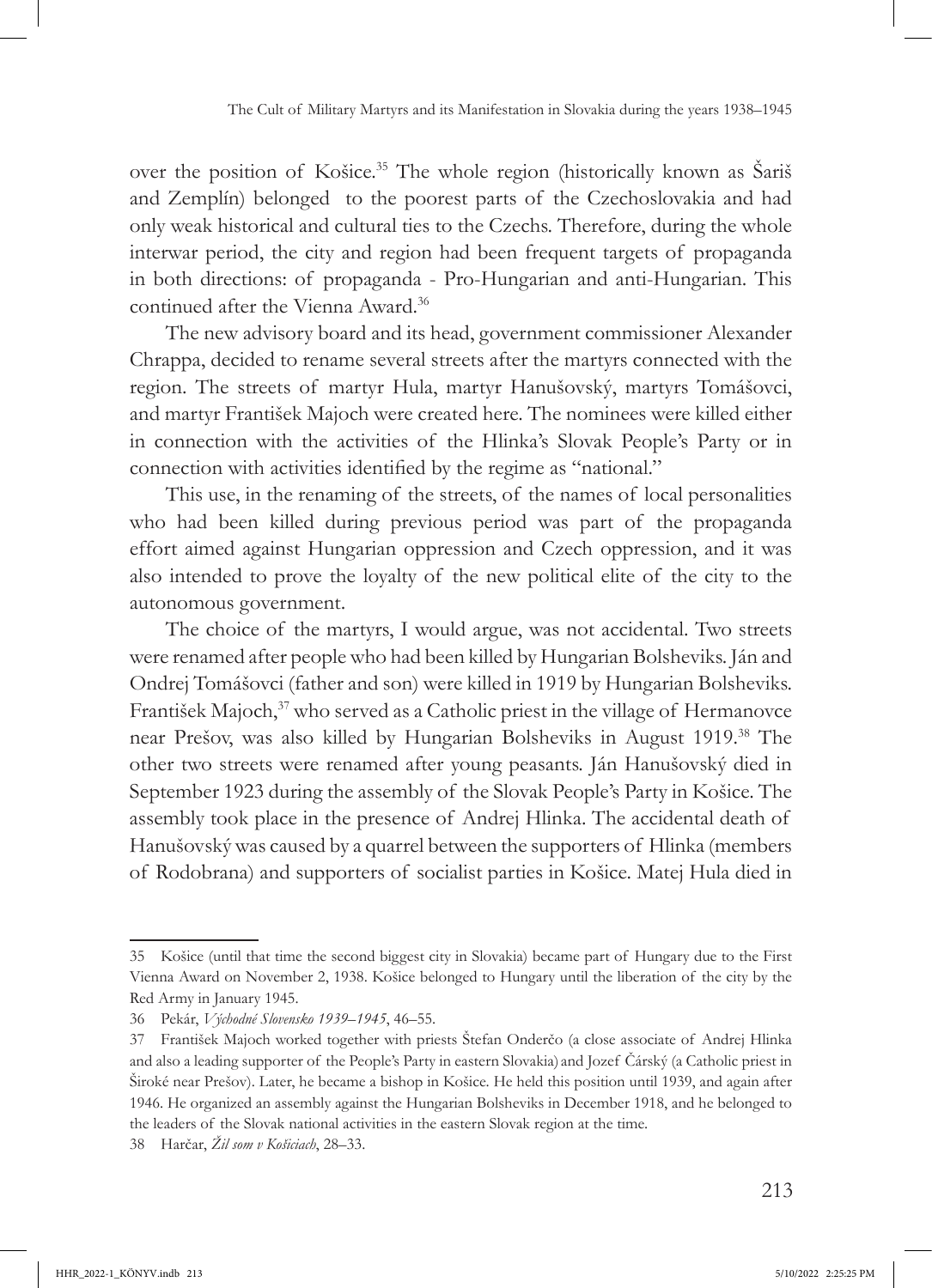July 1925 in the village Nižný Šebeš near Prešov. He died accidentally in a fight between villagers and Czech gendarmes.

## *The Cult of Andrej Hlinka in Ružomberok*

In addition to cults of local martyrs, such as the abovementioned cult of martyrs in Prešov (which did not cross the city limits), a cult of Andrej Hlinka was also nurtured. Hlinka was the leading figure in the interwar autonomist movement, and he died less than two months before the "ľudácky" regime came to power. The new regime adored the personality of Hlinka and his political career. He was depicted by the state organs as a suffering martyr, and the image of Hlinka as a martyr became an important element of state propaganda. 39 This cult of Hlinka as a martyr was fully developed even before 1918, and as Roman Holec states, Hlinka consciously built this aura of the martyr and let it built by others.<sup>40</sup> The image of Hlinka as someone who had suffered, which was an image shared by a large part of the Slovak public, grew more intense after his death. Autonomous government which took power in Slovakia from in 1938 only continued to build on this legacy. Streets, squares, statues, and memorial plaques dedicated to Andrej Hlinka began to appear in large numbers in public spaces in Slovak cities. The use of in public spaces of depictions of Hlinka as a martyr took place against a background of massive agitation.41 The propaganda, led by Mach, emphasized the importance of remembering Hlinka's martyrdom in every municipal council in every town and village. According to Mach, "[we should] always have this name in front of our eyes and in our squares and streets ..., so in time, there must be a monument to Andrej Hlinka in every city.<sup>42</sup>

While the first commitment was easy to fulfill for the cities (especially without financial costs) and perhaps each city had its own Hlinka Street (located mostly in the central part of the city), there were not many monuments dedicated to Hlinka. The propaganda was replaced by the reality of war, and many cities did not have the funds to erect costly monuments.

A monumental building dedicated to Hlinka was created only in Ružomberok, a town in central Slovakia where Hlinka had worked and where he was also buried in August 1938. His mausoleum was built there in 1938–1939. The magnificently

<sup>39</sup> Letz and Mulik, *Pohľady na osobnosť Andreja Hlinku,* 277.

<sup>40</sup> Holec, *Andrej Hlinka,* 115.

<sup>41</sup> "Duch Andreja Hlinku vládne Slovenskom*.*" *Slovák*, October 28, 1938, 2.

<sup>42</sup> Ibid.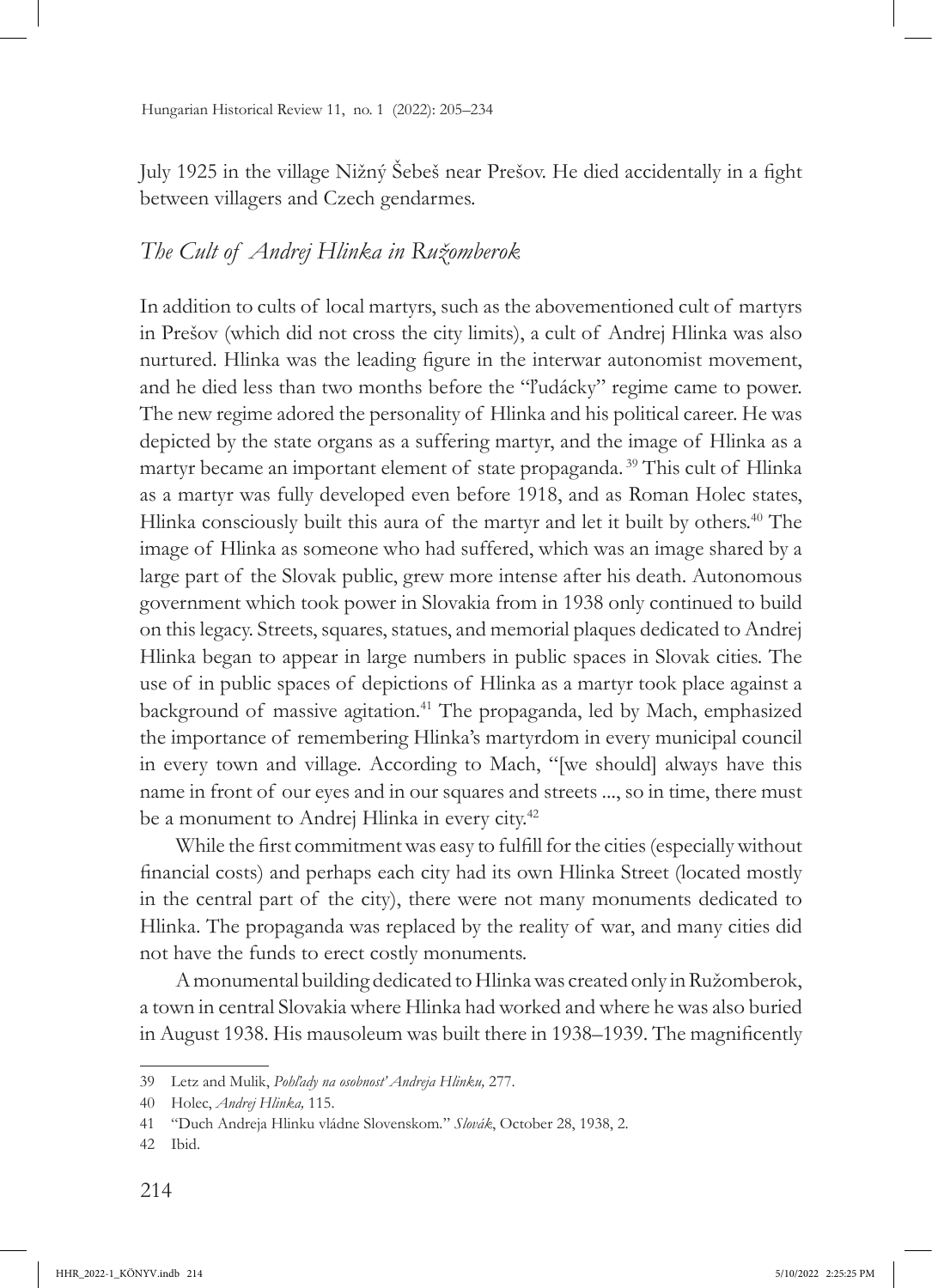conceived building replaced a more modest project. At the initiative of the mayor of Ružomberok, the city took over the financial burden and the technical design of the building.43 Construction was financed using city monies in the amount of 1.5 million Slovak crowns.<sup>44</sup> An important message during its construction was that only Slovaks would be employed to erect the building. The designers of the project were city architects and engineers. The local construction company from Ružomberok took care of the construction. Other projects were also launched under Slovak direction. The press did not forget to emphasize that the marble used was also Slovak.<sup>45</sup> By publishing the list of local and regional companies in the press in detail, city officials presumably sought to demonstrate that they could provide a fitting place for Hlinka to rest in peace themselves, without the help of the state.

## *Creating an Idea of Martyrdom for the Slovak State in March 1939: The Cult of Anton Kopal in Bratislava*

"The first martyr of the nascent independent state, brother, guard, Slovak young man."46 These are some of the names used by the Slovak press immediately after the establishment of the Slovak state in March 1939 to refer to the 27-year-old member of the Hlinka Guard, Anton Kopal. Kopal, who came from the village of Veľké Uherce near Nitra, worked in Bratislava as a laborer. When he was killed on March 10, 1939 in street fighting between military and gendarmerie units and the Hlinka Guard and Freiwillige schutzstaffel<sup>47</sup> units, the propaganda machine immediately took advantage of his death. The press presented Kopal as a man who was fired from a factory in Prague after the events of October 6, 1938. From the outset, the stereotype of an honest working Slovak who had suffered in "foreign" because of his attachment to his national identity was presented to the public.

Immediately after Kopal's death, a demonstration farewell took place in the public space in front of the Slovak National Theater in Bratislava. Members

<sup>43</sup> State Archive in Bytča, Department in Liptovský Mikuláš, Municipal notary office, no. 17–20, box. 8, Minutes of the Municipal council, June, 10 1939.

<sup>44</sup> "Ojedinele zrealizovaná povďačnosť." *Liptov*, September 29, 1939, 1.

<sup>45</sup> Ibid.

<sup>46</sup> "Spi sladko, brat Anton." *Slovák*, March 15, 1939, 2.

<sup>47</sup> Freiwillige Schutzstaffel, founded in the late 1938, was a paramilitary wing of the German Party (Deutsche Partei) in the Slovak Republic: 1939–1945. It organized members of the German community in Slovakia.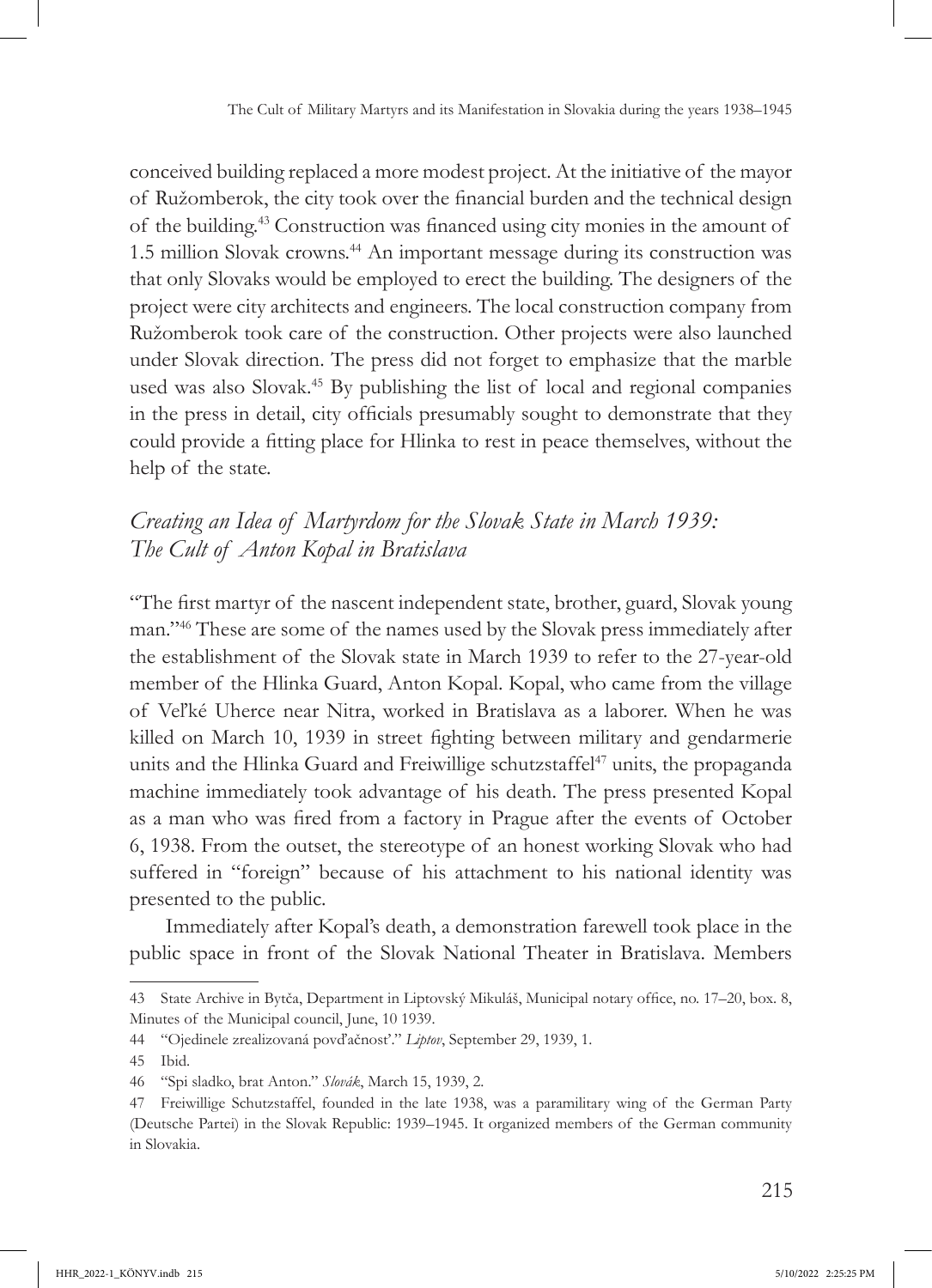of Hlinka Guard, Hlinka Youth, and Freiwilliege Schutzstaffel took a part in the demonstration too. Kopal's death has been presented as a sacrifice for the freedom of the Slovak nation against Czech centralism. The autonomous flag and the Slovak double cross (symbols connected with the new regime) were part of the whole ritual, which took place in front of a crowd of several thousands. The ritual was completed by the Slovak anthem and guard songs. The Hlinka Guard naturally played an important role in the whole procession. During the march through the city streets, one of the main stops was the Hlinka Guard headquarters. The whole ritual was intended to amplify feelings of support for Slovak independence and to reinforce the image of the Hlinka Guard as one of the main pillars of the new state. The place of Anton Kopal in the "pantheon" of martyrs for Slovak freedom, along Hlinka, was also confirmed a few days later by Alexander Mach during a speech at the Hlinka Guard demonstration's meeting on Hviezdoslav Square in Bratislava. 48

Kopal's affiliation with the Hlinka Guard was one of the main factors that made him the first martyr after March 1939. As Mach often repeated, Kopal's heroism offer eloquent testimony that "the guards would rather fall than betray the nation*.*" 49 At the same time, Mach used his death to strengthen the image of the Hlinka Guard as the organization which was equivalent to a proper army. The army itself also added to this narrative on the outside. This was already evident on the first anniversary of Kopal's death. On this occasion, a monument was unveiled in Kopal's birthplace during the festivities. Ferdinand Čatloš, serving as Minister of Defense, took a part in the ceremony.<sup>50</sup> In his speech, he assured the audience that the "Hlinka Guard is one with the army and the army is one with the Hlinka Guard<sup>"51</sup>

Immediately after the establishment of the Slovak Republic on March 14, 1939, a conflict erupted between Slovakia and Hungary in eastern Slovakia which lasted a few days. 52 It came to a tragic end with the bombing of Spišská Nová Ves on March 24, 1939, which claimed a total of twelve victims. In connection

<sup>48</sup> Do boja za náš vznešený ideál. *Slovák*, March 21, 1939, 4.

<sup>49</sup> "Cesta nemecko-slovenského kamarátstva znamená: nový život, nový svet, spravodlivosť a slobodu." *Slovák*, March 12, 1940, 3.

<sup>50</sup> On the relationship between the Hlinka Guard and the army, see: Sokolovič, *Hlinkova garda 1938– 1945*, 236–40.

<sup>51</sup> "Cesta nemecko-slovenského kamarátstva znamená: nový život, nový svet, spravodlivosť a slobodu." *Slovák*, March 12, 1940, 3.

<sup>52</sup> On the conflict known as the Little War, see: Cséfalvay*,* "Predohra a priebeh maďarsko-slovenského ozbrojeného konfliktu v marci 1939."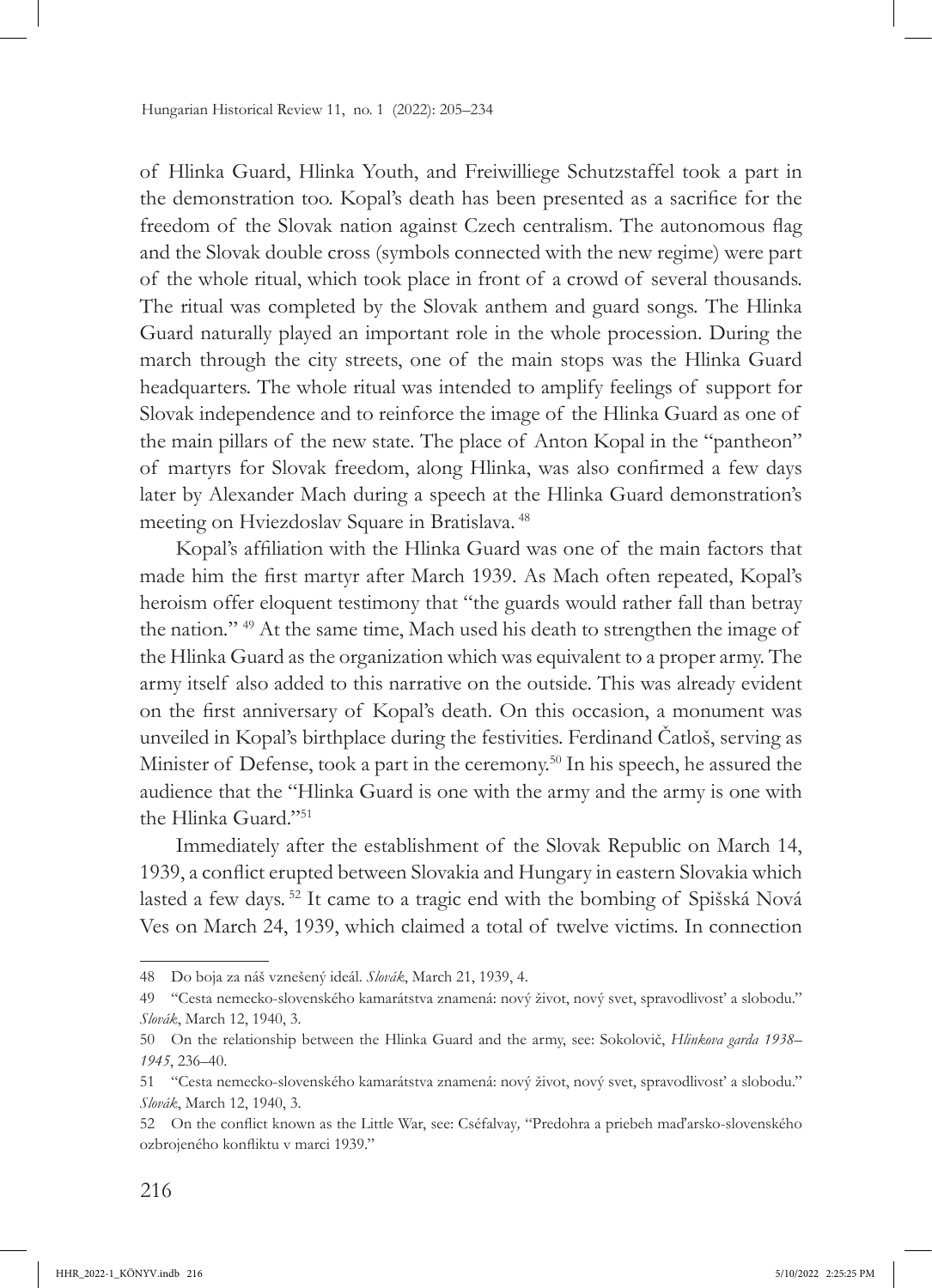with this unfortunate event, a funeral demonstration was held in the city which was interpreted by the regime in similar way to Kopal's death. The deaths of inhabitants of the city were considered a sacrifice made for the newly emerging state. 53 Alexander Mach and Karol Murgaš attended the funeral as distinguished guests. 54 As in the case of the farewell to Anton Kopal in Bratislava, the Hlinka Guard and the Freiwillige Schutzstaffel played an important role in the funeral ritual in Spišská Nová Ves.

## *The Outbreak of World War II and Propaganda against Poland in Public Spaces*

In September, when Germany launched an attack on Poland, the Slovak state had existed for only a few months. In connection with the beginning of the war, the changes affected mainly the territory of western and northern Slovakia. In preparation for the war, the relevant military infrastructure was built in this area, including the construction of military warehouses, trenches, and antiaircraft shelters and repairs were made to roads and bridges. 55

Meanwhile, the public space became mainly a stage for propaganda. This propaganda sharpened against Poland in August 1939 and was undoubtedly part of Germany's preparations for war.56 Demonstrations in the squares were an integral part of it. The largest of these demonstrations took place in Bratislava on August 22, 1939. The unplanned arrival of Hlinka Guard members took place in Slobody Square in the early evening. The organizer of this demonstration was the guard itself, and according to the press, up to 100,000 people took part, including 50,000 civilians.<sup>57</sup> Given the spontaneity of the whole demonstration, I regard these estimates as exaggerations. It is clear from the archival reports that the whole event aimed to prepare the Slovak population for the impending conflict with Poland. The demonstration was therefore in the spirit of the motto "We want ours, we want ours, we want everything that is ours!" 58 Karol

<sup>53</sup> "Krv nevinných privedie k víťazstvu našu pravdu!" *Slovák*, March 29, 1939, 4.

<sup>54</sup> Alexander Mach represented the government, and he was also the commander of the Hlinka Guard. Karol Murgaš was at that time the chief of the political staff of the Hlinka Guard.

<sup>55</sup> Baka, "Slovensko vo vojne proti Poľsku v roku 1939," 27.

<sup>56</sup> Baka, "Návrat odtrhnutých bratov."

<sup>57</sup> "HG v Bratislave v pohotovosti," *Slovák*, August 24, 1939, 2.

<sup>58</sup> In the autumn of 1938, Slovakia lost an area of 221 square kilometers in northern Slovakia, which fell to Poland. The agreement between the Czechoslovak and Polish governments was based on the Munich Agreement, signed on September 30, 1938.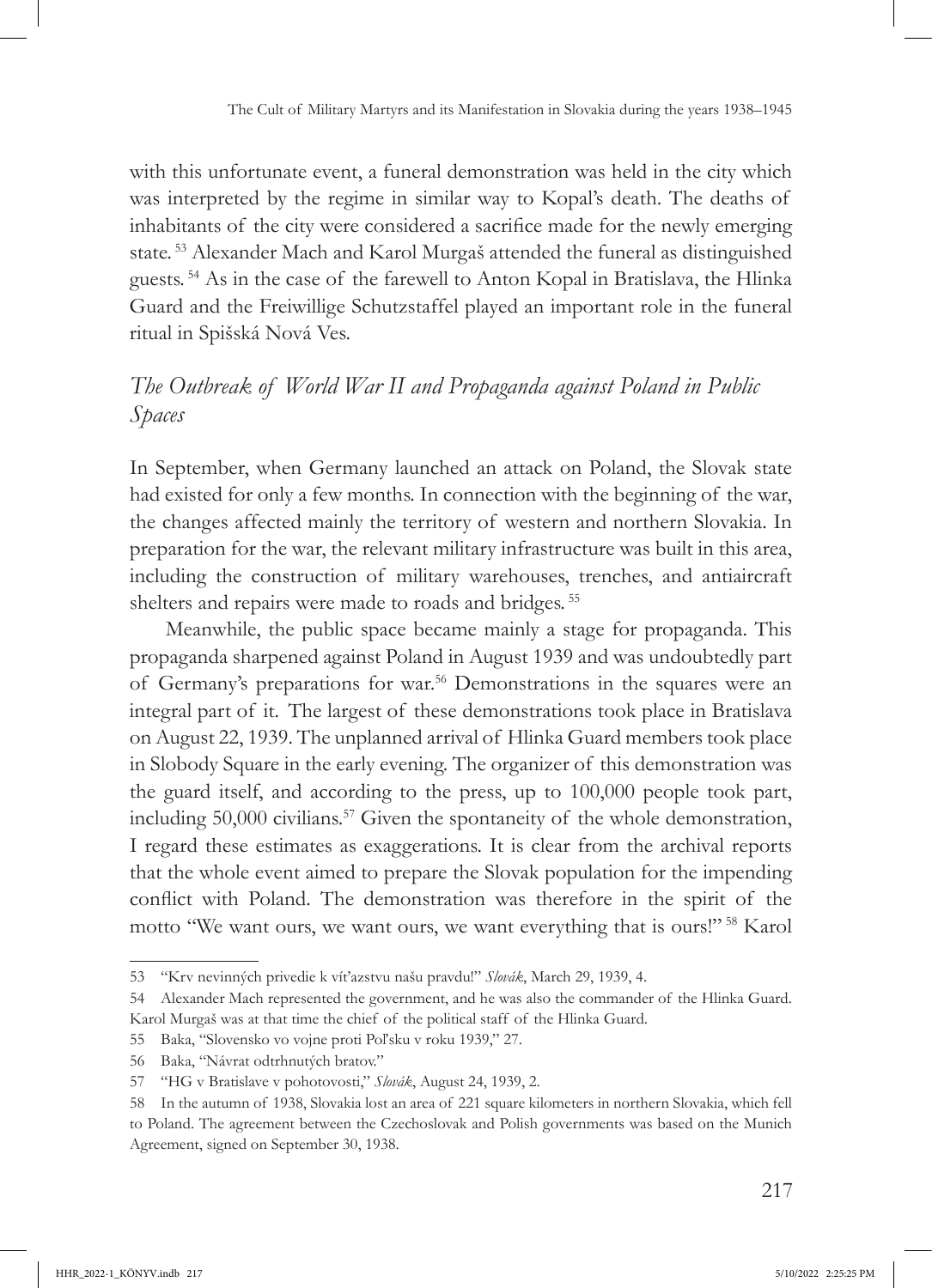Danihel's<sup>59</sup> speech to the guards and the civilian population was intended not simply to incite anti-Polish sentiment, but also to defend Slovakia's cooperation with Germany and, above all, to motivate Hlinka Guard members to obey any orders they might receive in the coming days.

The end of summer in the Slovak countryside was traditionally marked by harvest festivities.<sup>60</sup> In the Slovak agrarian environment, these festivities are of special importance. They are milestones in which harvesting and field work symbolically come to an end. For the regime, this holiday was an important propaganda tool. The festivities were primarily used to highlight the regime's social efforts, but the content changed significantly depending on domestic political developments. Throughout the existence of the Slovak state, in all major cities politicians performed on stage as part of harvest festivities and filled the celebrations with their own content.<sup>61</sup>

At the time of the attack on Poland in September 1939, one of the main points of the harvest celebrations in Zvolen was the performance of Jozef Kirschbaum.<sup>62</sup> He replaced Jozef Tiso on the stage, who did not take part in the celebration, even though according to the original plans, he would have participated. In his speech, Kirschbaum emphasized that Slovaks, in cooperation with Germany in the attack on Poland, were only pursuing the correction of an old injustice, and thus the return of territories that had been taken away from Slovakia. Unity with Germany was also symbolically underlined by the decoration on the square where the celebration took place. Slovak and German flags flew on the sides of the square.<sup>63</sup> A similar speech was held a few days later in the small town of Topoľčany, where the Minister of Economy Gejza Medrický spoke in the same spirit.<sup>64</sup> The politicians were trying to convince their audiences that it was the duty of every brave individual to fight for the nation and that the performance of military duty is equivalent to work in the field or in the factory.

<sup>59</sup> Karol Danihel was a politician and notary. He was district commander of the Hlinka Guard in Malacky, and from May 1942 until September 1944 he served as the chief of staff of the guard. Danihel was a supporter of Tiso and of the conservative wing of the Party.

<sup>60</sup> The harvest festival was one of the traditional festivities in the rural environment associated with the annual agricultural cycle.

<sup>61</sup> Fogelová and Pekár, *Disciplinované mesto*, 123.

<sup>62</sup> Jozef Kirschbaum (1913–2001) was a politician and diplomat. He was secretary-general of the Hlinka Slovak People's Party in 1939–1940, and beginning in 1942, he served as a diplomat in Switzerland.

<sup>63</sup> "Ešte o sviatku Zvolena," *Slovák*, September 8, 1939, 7.

<sup>64</sup> "Jednotný hlas znie Slovensko: Už nikdy viac nebudeme otrokmi!" *Slovák*, September 5, 1939, 5.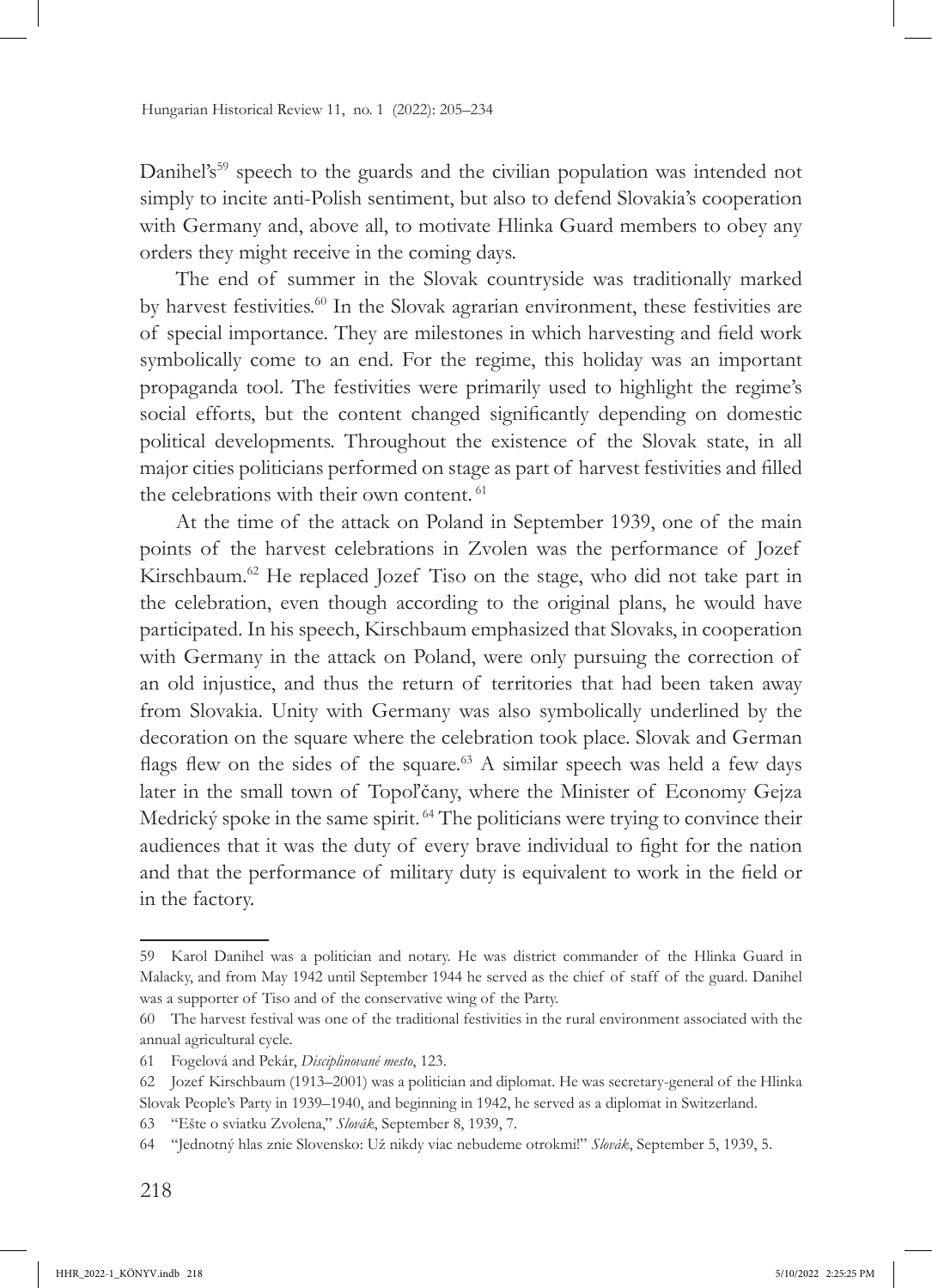Constant persuasion of the audience of the necessity of a military attack on Poland suggests that massive support from the population was crucial for the regime. The propaganda campaign, also conducted through demonstrations in public, eventually proved effective. As stated by Zuzana Tokárová, who examined the shows of loyalty by the population in the city of Prešov, even though military aggression was accepted with reluctance by many residents, in practical terms, there was no great resistance to the idea of going to war with Poland.<sup>65</sup> In addition to gaining support, the regime pursued another goal by organizing various demonstrations and celebrations. Through the speeches, the political elite sought to create a national collective identity that would be connected to a picture of the peaceful character of a Slovak who wants nothing but what belongs to him.<sup>66</sup> The cult of the heroism of the martyr for the homeland began to thrive in these months (it had also appeared in hints in the previous period), because with the onset of the war, the regime had an ever more pressing need for this cult  $67$ 

Further militarization of Slovak society<sup>68</sup> in the public space took place mainly through the organization of celebrations associated with the honor of soldiers. The soldier as a symbol was closely tied to discipline and obedience slogans that were often used in the contemporary propaganda. According to a speech held by Jozef Tiso in June 1939 in Prešov,

The whole Slovak nation lives in its military determination to live, work, and die for its nation and state, and even the most independent soldier is determined to do the same. The Slovak soldier will always be a model for every Slovak. The nation gives the army its tradition. A soldier gives a nation his qualities: military modesty, unity, unpretentiousness, toughness, and perseverance.<sup>69</sup>

In the propaganda of the time, these qualities were contrasted with "decadent" capitalist society. Tiso imagined the typical Slovak as a humble, hardworking, unassuming man, and it was in these points that the propaganda sought parallels with the symbol of a soldier who was to become a model of civic virtues. 70

<sup>65</sup> Tokárová, "Od lojality k apatii," 67.

<sup>66</sup> "Jednotný hlas znie Slovensko: Už nikdy viac nebudeme otrokmi!" *Slovák*, September 5, 1939, 5.

<sup>67</sup> Baka, "Návrat odtrhnutých bratov," 136–39.

<sup>68</sup> On the militarization of Slovak society, see: Baka, *Slovenská republika a nacistická agresia proti Poľsku,*  132–40.

<sup>69</sup> "Armáda budovateľkou štátu a lepšej budúcnosti," *Slovenská sloboda*, July 1, 1939, 1.

<sup>70</sup> Also see: Pejs*,* "Jozef Tiso jako hlava státu a nejvyšší vojenský velitel," 16.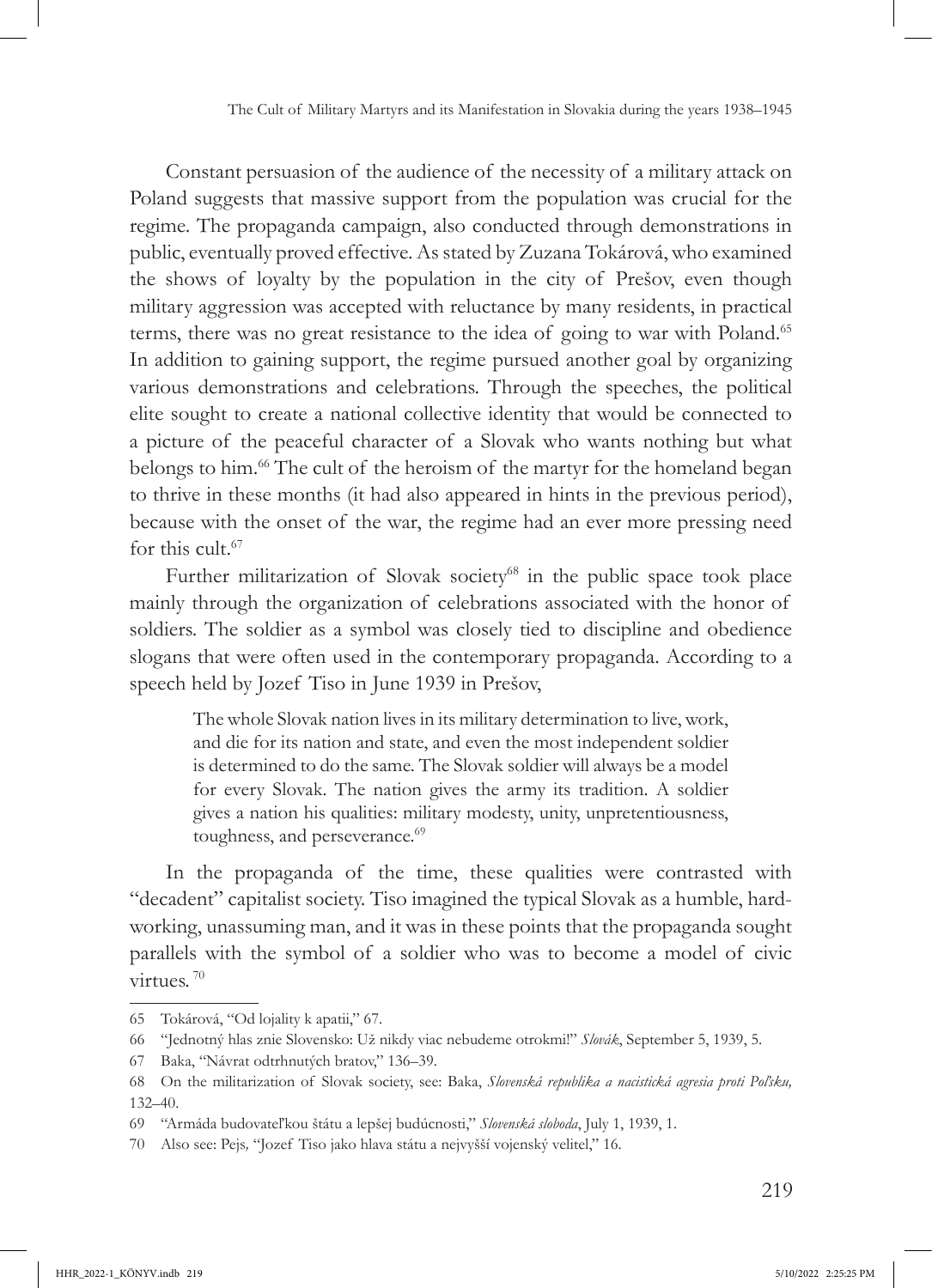From the point of view of political leaders, it was important to makes shows of Slovak-German unity in front of the local audiences. In the public space, there was an opportunity to do so during the military festivities in Piešťany, which took place in mid-October. Both Ferdinand Čatloš<sup>71</sup> and Jozef Tiso took part in them. On Hlinka Square, in the central area of the city, Slovak and German pilots were honored and decorated. Tiso himself presented the award of the victorious cross<sup>72</sup> to the General of Antiaircraft Artillery Fritz Hirschauer. In addition to Tiso and Čatloš, the ceremony was also attended by the Minister of Transport Július Stano and the Commander-in-Chief of the Hlinka Guard Alexander Mach. The Hlinka Guard also had a role at the ceremony, and a guard parade was part of the performance for the Piešťany audience. In Tiso's speech, the words devotion, courage, and perseverance were repeated many times as the virtues to adorn every soldier. The celebrations included military music, and the Slovak and German national anthems were also played.

The offensive militarization of Slovak society which began in August 1939 also affected the cult of Andrej Hlinka. When, at the end of October 1939, his remains were ceremoniously transferred to the newly built mausoleum, the propaganda took the opportunity to connect Hlinka's personality with the symbol of a warrior. According to Ferdinand Čatloš, Hlinka was no longer just a martyr and the founder of the state. He also became a warrior with military virtues.<sup>73</sup> In an editorial printed in a Slovak newspaper, Čatloš did not forget to highlight Hlinka's masculinity and authority, which were aspects of his personality that were highly valued in the contemporary propaganda.

After the end of the fighting in Poland, the war agitation in the propaganda weakened. In the subsequent period, the symbol of the martyr-soldier-hero appeared in public space mainly in connection with the celebration of public holidays and various anniversaries. The army played an important role in the celebrations of the first anniversary of state independence in March 1940. The national holiday of March 14 was celebrated in all major cities and culminated in

<sup>71</sup> Ferdinand Čatloš (1895–1972) served as minister of defense and general. He organized and commanded the Slovak army campaign in Poland.

<sup>72</sup> The Slovak Victorious Military Cross went through several developmental stages. In the period between 1939 and 1942, from its establishment until the first modification, its insignia was divided into three classes and the award was given to persons who showed personal bravery, dedication, and presence of mind on the battlefield or performed an important act with the entrusted unit to contribute to a favorable outcome or military operation, as well as to those who had made outstanding contributions to the Republic. For more information, see: Purdek, "Vojenská symbolika."

<sup>73</sup> "Hlinka – bojovník!" *Slovák*, October 29, 1939, 1.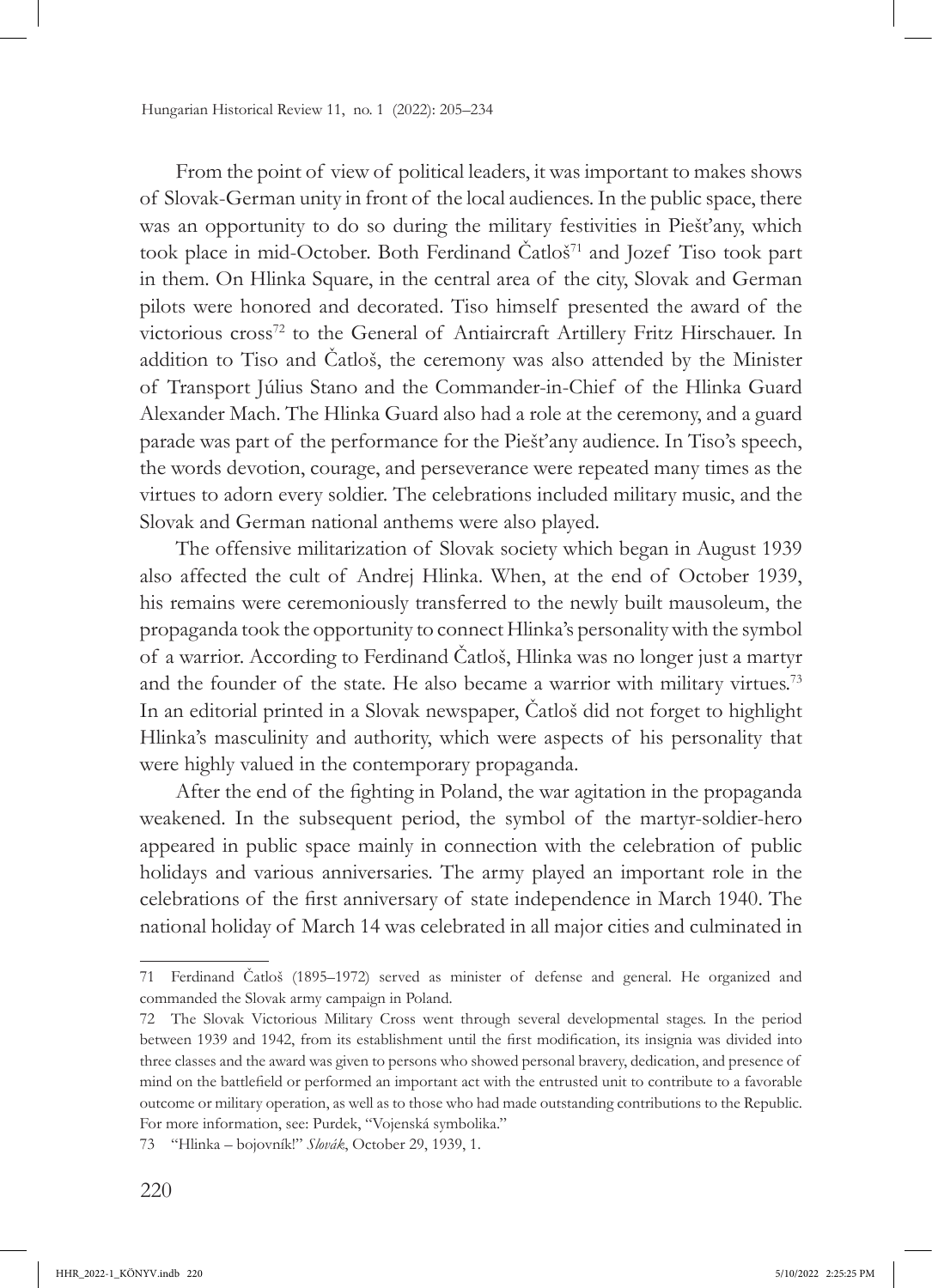a military parade. These ceremonies were intended to evoke the strength of the Slovak army and the determination to defend its country among the audience. The speeches again addressed the need to cultivate military virtues, and they emphasized the need for discipline and unity.<sup>74</sup> In the capital, where the entire government took part in the military parade, an army order was issued by Jozef Tiso.75 The army presented itself on the streets of the city as the greatest source of support for the young state. After a military parade on Slobody Square, the army moved through the streets of the city to Vajanského nábrežie. Here, the army had to show the audience its strength, discipline, and unity. At the head of the parade was General Alexander Čunderlík, followed by his aides, military music, and the honor guard. The propaganda did not forget to emphasize that the infantry, which formed the largest part, drowned out the sounds of the military music with its thundering footfalls.<sup>76</sup> Undoubtedly, the greatest response was evoked by motorized units, including panzers, which had to make an extraordinary impact on the audience of the time. In terms of reflections on the army's traditions, references to the past of the Hungarian and Czechoslovak troops were out of the question. According to the periodical press, "There was no Slovak army and it was born."<sup>77</sup> Only the connection between the legend of the army from Sitno and the army of that time came into consideration.

Sitno is the mountain near Banská Štiavnica, where according to a folk story, a sleeping army is waiting to help the Slovaks in bad times. The story about the knights of Sitno is found in the work *List of Slovak fairy tales* published in 1931. It was written by Jiří Polívka (a Czech philologist and Slavist).<sup>78</sup> According to propaganda, like the mythical army under Sitno, the Slovak army should have be prepared to defend itself.79

The propaganda also highlighted the "building" aspect<sup>80</sup> in the army, especially on the occasion of the May 1 celebrations. According to the ideas of Jozef Tiso, the army was to become a builder of the nation. This included the

<sup>74</sup> "Oslavovali sme najväčší slovenský sviatok," *Slovenská sloboda*, March 16, 1940, 2.

<sup>75</sup> "Duch 14. marca vládne nad Slovenskom," *Slovák*, March 16, 1940, 3–4.

<sup>76</sup> "Slovenské vojsko defiluje," *Slovák*, March 16, 1940, 5.

<sup>77</sup> Ibid.

<sup>78</sup> The similar story is also known in the case of Mountain Blaník in the central part of the Czech Republic.

<sup>79</sup> "Slovenské vojsko defiluje," *Slovák*, March 16, 1940, 5.

<sup>80</sup> Metaphorical uses of the term "building" (budovateľský) were common in the communist era, but this term was often used by the Slovak wartime regime too. For example, Jozef Tiso was described in the contemporary propaganda as president-builder.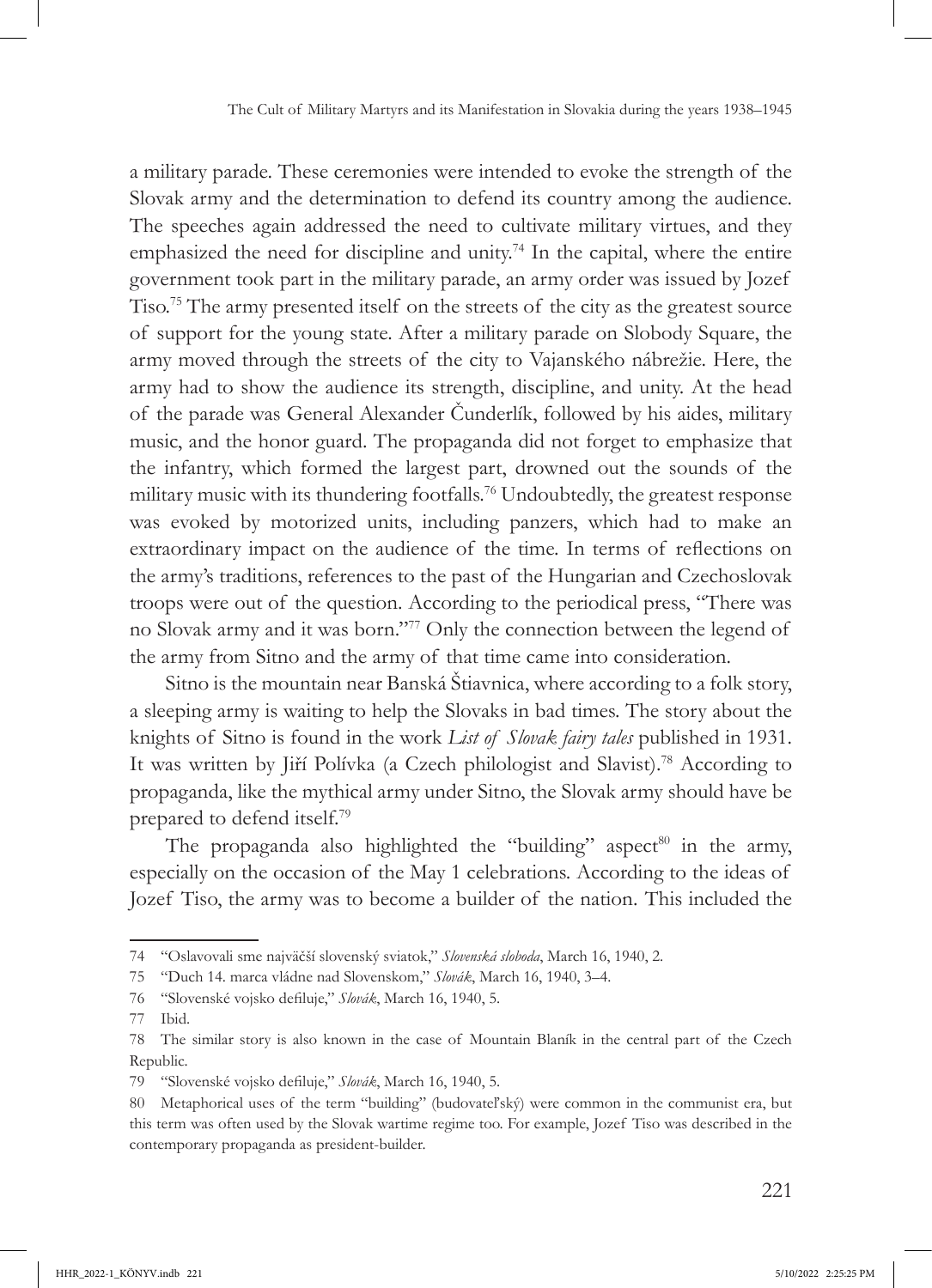involvement of the military in politics. Tiso also stressed that the military should primarily protect the nation, not the individual. 81

*War against the Soviet Union, Militarization of Slovak Society, and Public Space as a "Stage"*

Slovakia's involvement in the war against the Soviet Union in June 1941 marked a new wave of militarization of Slovak society. This trend affected public spaces, especially in connection with the staging of celebrations and shows of loyalty. These rituals included a ceremonial welcome of frontline soldiers. In the city of Prešov, which was a strategically exposed city with a large military garrison, ceremonial welcomes were held regularly either in the area near the Church of St. Nicholas or in a less solemn spirit directly at the train station.<sup>82</sup> Representatives of not only military but also civilian authorities took part, including representatives of the Hlinka Slovak People's Party, the Hlinka Guards, the Hlinka Youth (Hlinkova mládež), and the Slovak Red Cross (Slovenský červený kríž). There were also pupils from all the schools in Prešov. The welcomes that were held for soldiers from the front contained several recurring elements: a strict organization and hierarchy in the central area near the Church of St. Nicholas, the presence of the most important personalities of the regime from the region. The space was dominated by a ceremonial tribune with a place of honor for a mayor, a government commissioner, and German officials. In June 1942, the ceremony was attended by the mayor Andrej Dudáš, the government commissioner Vojtech Raslavský, the German consul Peter von Woinovich, and the chairman of the DP Franz Karmasin. Representatives of church and cultural institutions were also present.<sup>83</sup> The most distinguished guest was the Minister of Defense Ferdinand Čatloš.

More urgent for the regime was the need to associate the symbol of the soldier with the very existence of an independent state. The celebrations of state independence, which took place on March 14, were ideally suited to this. With the start of war operations against the USSR, the army came to the forefront of the celebrations. Its members occupied places of honor during ceremonial parades alongside the main representatives of cities and counties. During the

<sup>81</sup> "Armáda je budovateľským činiteľom národa," *Slovák*, May 4, 1940, 3.

<sup>82</sup> "Hold vlasti vojakom," *Slovenská sloboda*, June 14, 1942, 1. See also: "Ďalší oddiel frontových vojakov v Prešove," *Slovenská sloboda*, June 19, 1942, 3.

<sup>83</sup> "Hold vlasti vojakom," *Slovenská sloboda*, June 14, 1942, 1.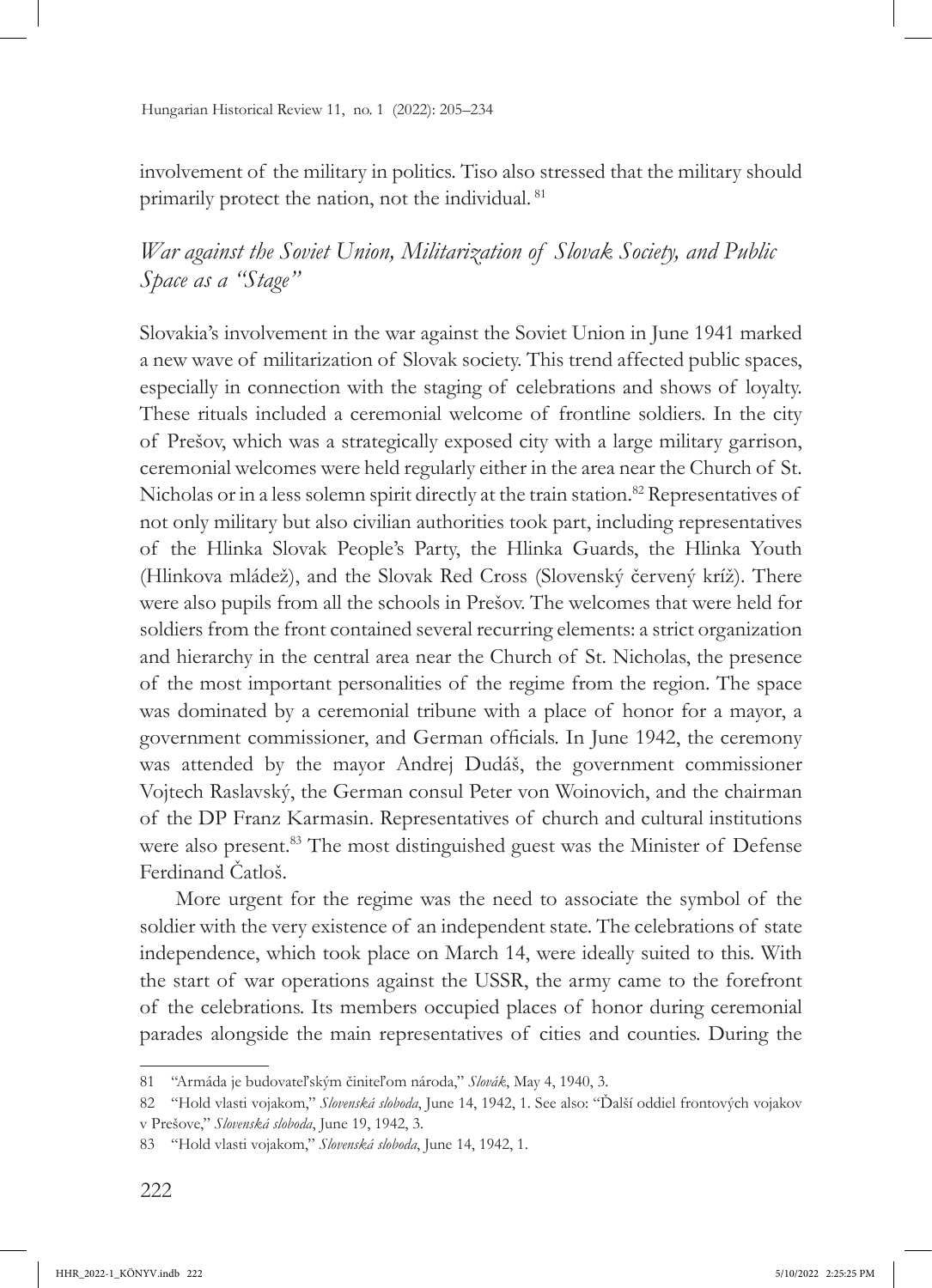celebrations, the audience was presented with an image of Slovak independence and freedom closely connected with the symbol of a soldier ready to lay down his life for his homeland.<sup>84</sup> The regime purposefully linked the preservation of the state's independence with its involvement in the war alongside Nazi Germany. The celebrations of state independence stretched over two days. The city's public space was properly decorated for the celebrations with Slovak, German, and Hlinka Guard flags. Illuminated shop windows in the city center were decorated with busts of Hlinka. The two days of celebrations culminated in a military parade.

#### *The Cult of the Unknown Soldier*

Initially, the regime used the symbol of an unknown soldier, who was also depicted as a hero. The only exceptions were articles published in the newspaper *Slovák* with short biographies of those who had fallen at the beginning of the war. However, the regime did not initially create any specific cult of the personality of a fallen soldier. The soldier was an anonymous hero with no specific destiny and no name.

In this spirit, a monumental statue was planned as a tribute to of the Slovak Air Force. It was to be erected in the small village of Liptovský Peter in the north of Slovakia. The initiator of this event was Minister Ferdinand Čatloš, who planned to build a modern airport near the village.<sup>85</sup> In October 1942, when Čatloš discussed the monument with the well-known Slovak sculptor Majerský,  $86$ the Slovak political scene had already become considerably radicalized. That month, a law on leadership was passed $87$  which marked a significant attempt towards a totalitarian establishment. A few months earlier, in May 1942, Act no. 70/1942 Sl. Coll. on the Slovak working community had been passed, which was an attempt to establish a corporative society. The reflection of these changes can be seen to some extent in the design of the monument. The design of the monumental sculpture, authored by the sculptor Ladislav Róbert Ján Majerský, contained ideological elements that radicals sought to promote in Slovak society.

<sup>84</sup> "Slovenská sloboda," *Slovák*, March 14, 1942, 1.

<sup>85</sup> Šumichrast, "Keď rinčali zbrane, múzy nemlčali."

<sup>86</sup> Ladislav Róbert Ján Majerský (1900–1965) was an important Slovak sculptor. He was one of the founders of modern Slovak sculpture. He devoted himself to the creation of sculptures, memorial plaques, and reliefs. His work is still part of several Slovak cities. See Šumichrast, "Keď rinčali zbrane, múzy nemlčali," 152.

<sup>87</sup> Law no. 215/1942 Sl. Coll. on Hlinka's Slovak People's Party.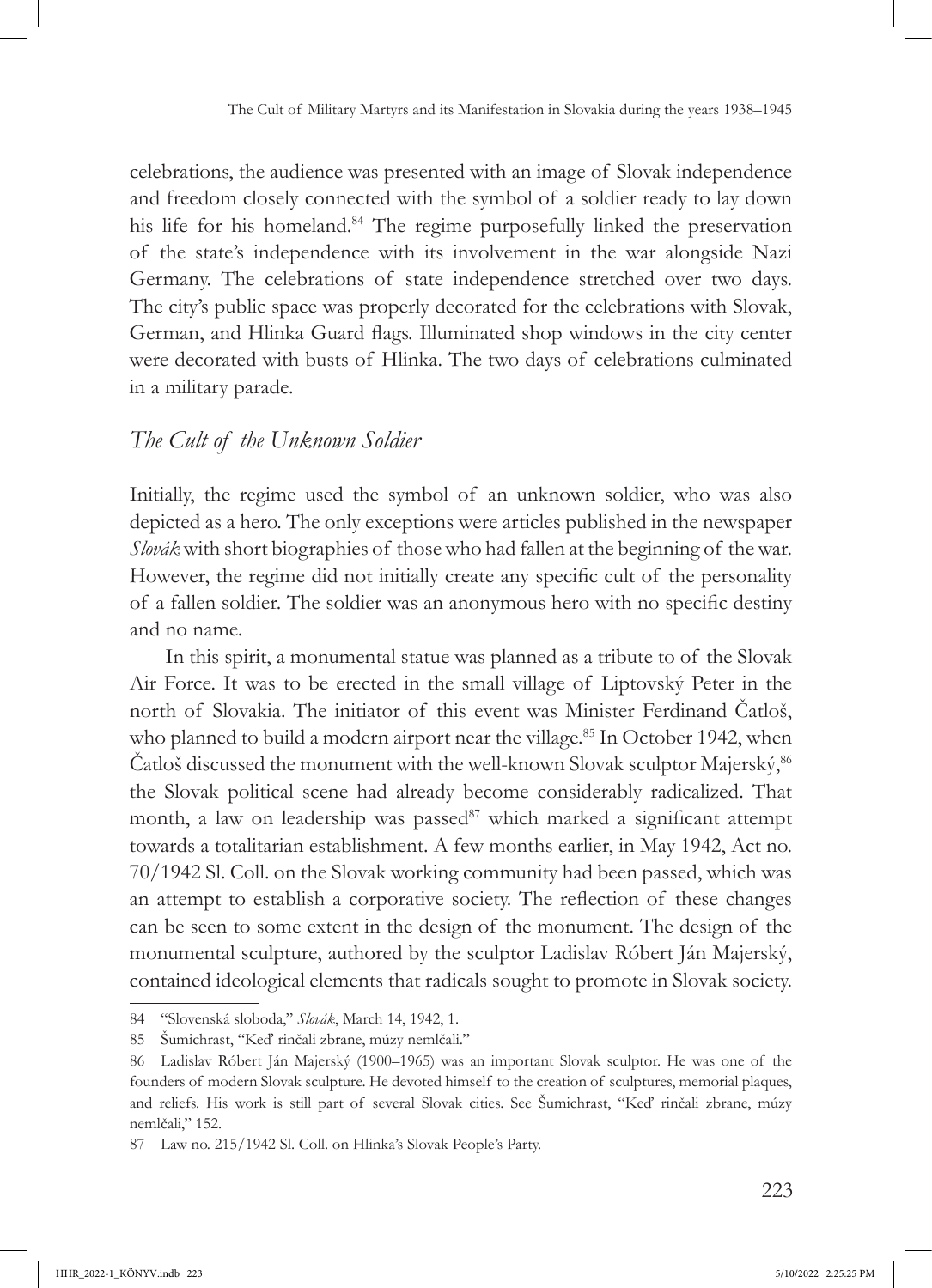However, these elements were given legitimacy in the internal political struggle by the wing grouped around president Tiso.

The dominant element of the monument which had been envisioned was the symbol of the pilot with the airport revolving around his figure. Below it, the Slovak soil was depicted on a pedestal, on which the Slovak working community awaits the arrival of Slovak eagles with joy.88 The design worked ingeniously with contemporary ideological concepts such as land or the notion of the working community. Part of the design was to emphasize that Slovak sandstone would be used in the creation of the statue. The monument was to be bold in size. It was planned to be 12 meters tall. However, Čatloš assessed the costs as too high and the creation of the monument was postponed indefinitely.

As the war continued, the need to explain Slovak participation grew. In Slovak historiography, there is a perception that, despite the efforts of government, the population of Slovakia had not been persuaded of the need to wage war against the USSR. Less attention is already paid to the tools that were used by the regime to do this. I noted above that the cult of the martyr for the homeland was fostered (quite naturally) immediately in connection with direct participation in the war. The regime's efforts to foster this cult were undoubtedly visible in September 1939. It is noteworthy that these efforts were less visible in the case of the attack on the USSR. Of course, the welcome shown to frontline soldiers and the importance of the army in state celebrations of independence were among the pillars of the presentation of military (and political) power in public spaces. On the other hand, the cult of the martyr for the homeland did not seem to be at the forefront of the agitation speeches delivered at the celebrations for a while.

## *The Cult of Eugen Budinsky*

The most significant attempt to build a cult of personal sacrifice for the homeland among the soldiers in the Slovak army can be considered the cult associated with the person of Eugen Budinský. Budinský<sup>89</sup> came from a middle class family in Ružomberok. Part of his family became Hungarian under the influence of

<sup>88</sup> Šumichrast, "Keď rinčali zbrane, múzy nemlčali," 155.

<sup>89</sup> Originally named Budaváry. He changed the surname in 1940 because of its connotation, which were suggestive of Hungarian ancestry.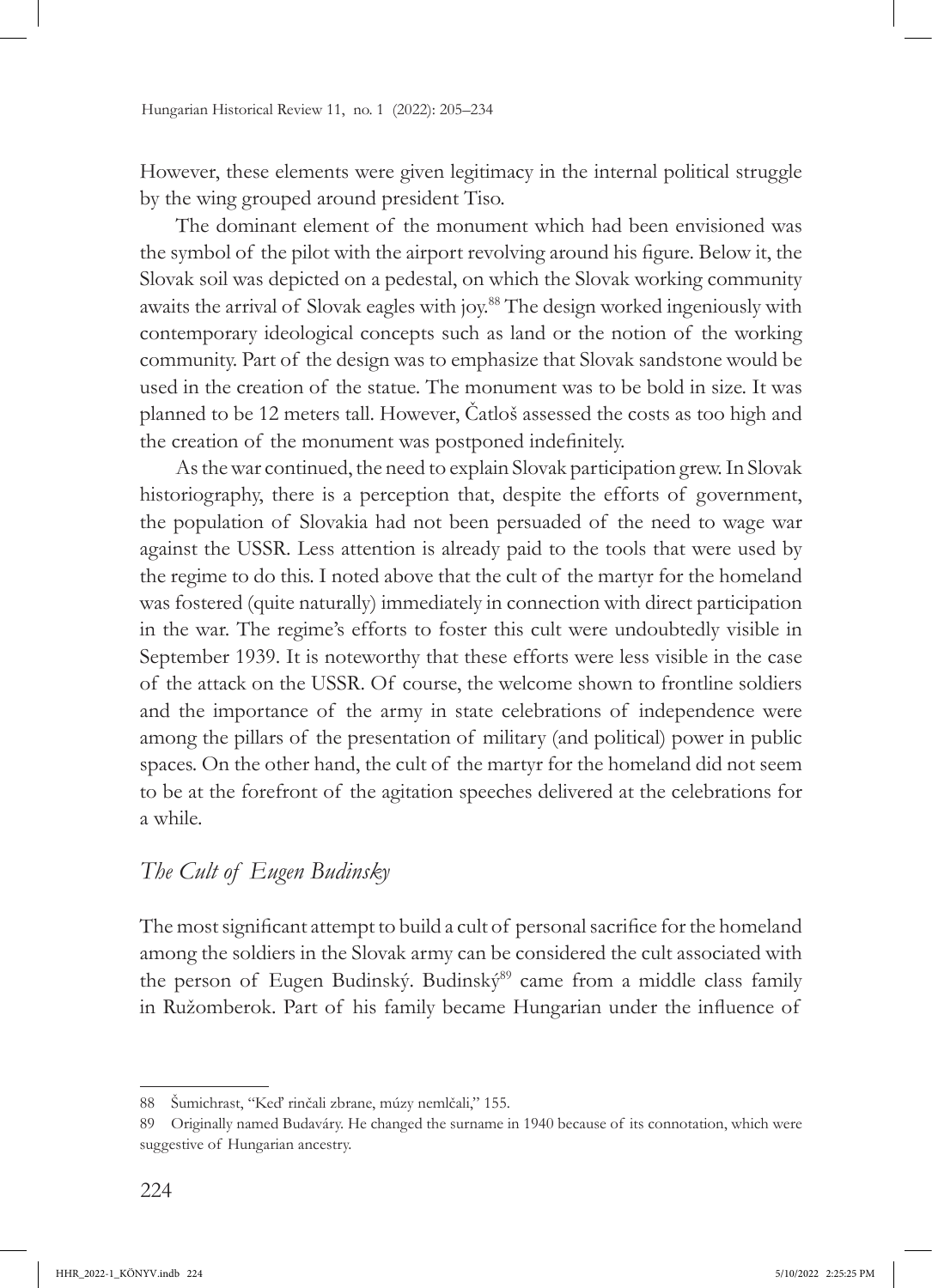Magyarization at the beginning of the twentieth century and part of the family saw themselves as Slovaks.<sup>90</sup>

After the establishment of the Slovak Republic, Eugen Budinsky, who was an excellent athlete, was chosen by the Minister of Defense Ferdinand Čatloš as his aide charged with the responsibility of organizing military sports.<sup>91</sup> After the invasion of the Soviet Union, Budinsky joined the Slovak Rapid Division, which in late July and early August 1942 participated in the fighting in the Caucasus. He died in action on August 4, 1942 near the town of Kropotkin. According to the recollections of several soldiers, Budinský was one of the most popular Slovak officers on the Eastern Front.<sup>92</sup>

Budinský became the prototype of a perfect Slovak for the regime. He had been a "manly," capable athlete who had shown protective concern for his subordinates. He was exactly the man that the propaganda machine needed. In Budinsky's personality, the people who crafted the propaganda found the missing piece they needed to build an image of a disciplined army and sacrifice for the benefit of the nation. The representatives of the regime decided to replace the hitherto vague cult of an unknown soldier with a cult of a particular personality. It was no secret that the fate of a particular personality would serve well "as a sign of early and fresh commemoration of Slovak victims for the idea of state independence."<sup>93</sup> Čatloš, who initiated the whole event, was extremely involved in honoring (or manipulatively crafting and using) the memory of Budinský.

Budinský's remains were transported from the Caucasus to Ružomberok, where a reverential celebration was organized on the occasion of the first anniversary of his death. The importance of this event for the regime was underlined by the personal participation of Tiso and Čatloš. Other prominent guests also sat in the audience, such as Minister of Transport Július Stano and Minister of Finance Mikuláš Pružinský.<sup>94</sup> Part of the celebration was the unveiling of the mound dedicated to Budinský, set in the central area of the city, between the manor house of St. Sophia and the entrance to the barracks.<sup>95</sup> The monument was three meters high, and at the top was mounted a sculpture depicting Budinský and his soldiers in the fight against the enemy. The author

<sup>90</sup> Jašek, "Dôstojník v prvej línii," 40.

<sup>91</sup> Ibid., 43.

<sup>92</sup> Ibid., 49.

<sup>93</sup> "Pietna slávnosť v Ružomberku," *Slovák*, August 8, 1943, 3.

<sup>94</sup> "Odhalenie mohyly pplk. Budinského," *Tatranský Slovák*, August 14, 1943, 2.

<sup>95</sup> State Archive in Bytča, Department in Liptovský Mikuláš, Architect Jozef Švidroň - Kucbel in Ružomberok, 1928-1949, Construction of the Monument to Lt. Col. Budinsky in Ruzomberok, 1943.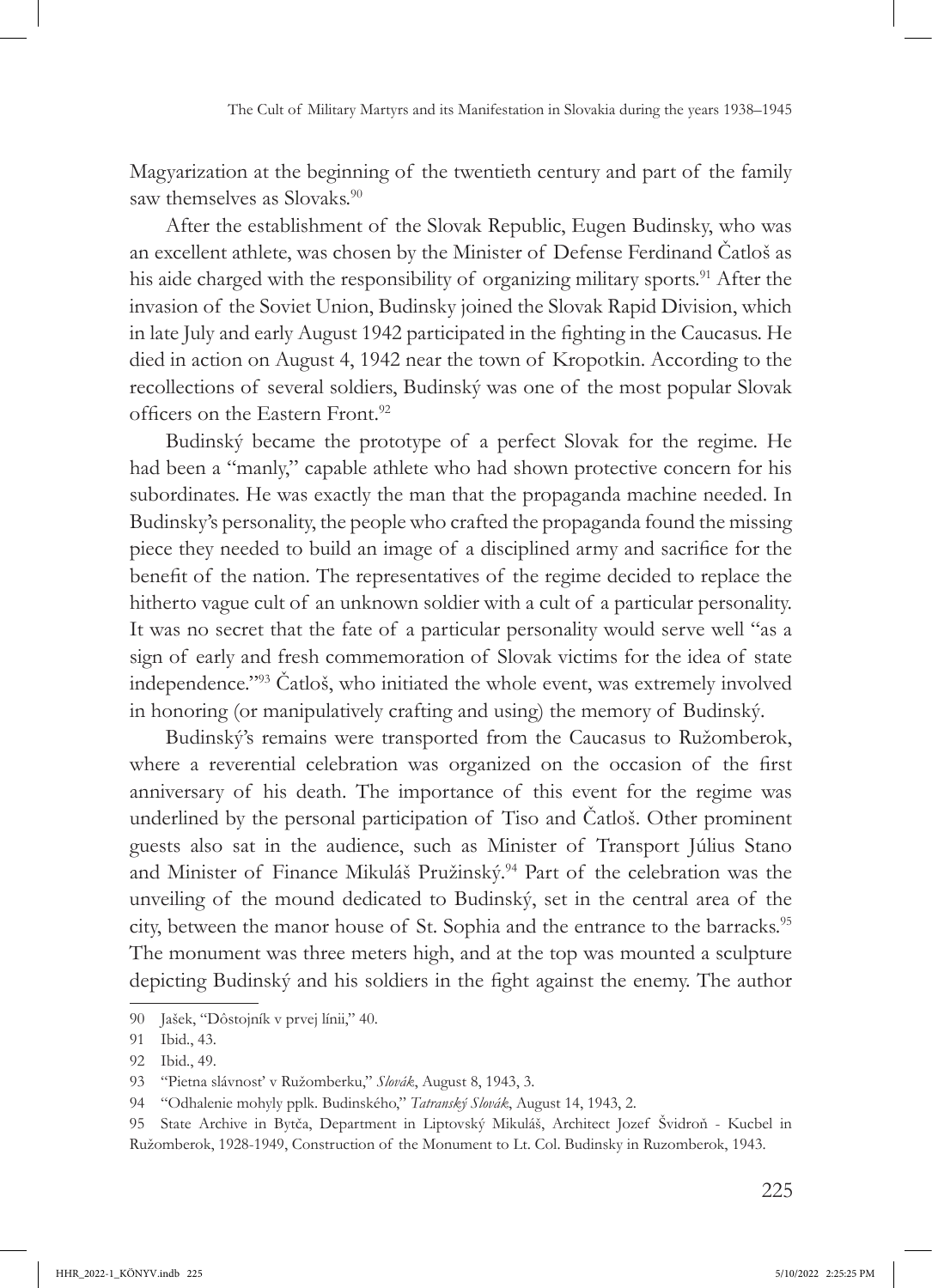of the project was the well-known Ružomberok architect Jozef Švidroň, and the construction was financed by the Ministry of Defense. At the initiative of the ministry, the Ružomberok barracks were also named after Budinský.

The unveiling of the monument to Budinský was one of the important propaganda acts of the regime. The idea of erecting a Budinský monument in that spot stemmed from the regime's efforts to develop the martyr cult associated with the personality of Andrej Hlinka. On a practical level, this was offered as a logical solution, as Budinský was a native of Ružomberok. Although Hlinka was a key figure in the regime's propaganda and the regime's decisions were based on the narrative of his martyrdom, a need had arisen to present new examples to the public of self-sacrificing heroes who would follow Hlinka's legacy and fight for the independent state. This intention clear in the speech held by Tiso, who during the unveiling of the monument emphasized the spirit of the national hero and his commitment "to work – to sacrifice – to die." 96 Almost immediately after its ceremonial unveiling, the mound was included among the regime's pilgrimage sites. In addition to Hlinka's mausoleum, Budinský's resting place has become part of the program of every major visit to the city. As early as August 14, 1943, a Bulgarian envoy stopped at the site during his visit.<sup>97</sup> The last resting place of Hlinka, as a politically and culturally active personality and national martyr, thus found a parallel in the monument to Budinský, a war hero who had sacrificed his life to defend his homeland. The installation of this monument in the public space of the town of Ružomberok meant a further strengthening of the town's image as an official pilgrimage site of the regime.

However, the efforts to build the cult of the martyr for the homeland associated with the figure of Budinský cannot be described as successful on a national scale. The spread of the narrative of Eugene Budinský's fall in battle as a national martyr and hero came to a halt in the following months, and his cult never really developed. The events of the following months and, in particular, the emergence of resistance to the government at the turn of 1943 and 1944, which culminated in the events of the Slovak National Uprising in August 1944, did not offer the regime much space to cultivate the martyrdom cult.

<sup>96</sup> "Najväčšie národné cnosti: Pracovať – obetovať – zomierať," *Slovák*, August 10, 1943, 1.

<sup>97</sup> "Oficiálna návšteva bulharského vyslanca v Ružomberku," *Tatranský Slovák*, August 14, 1943, 1.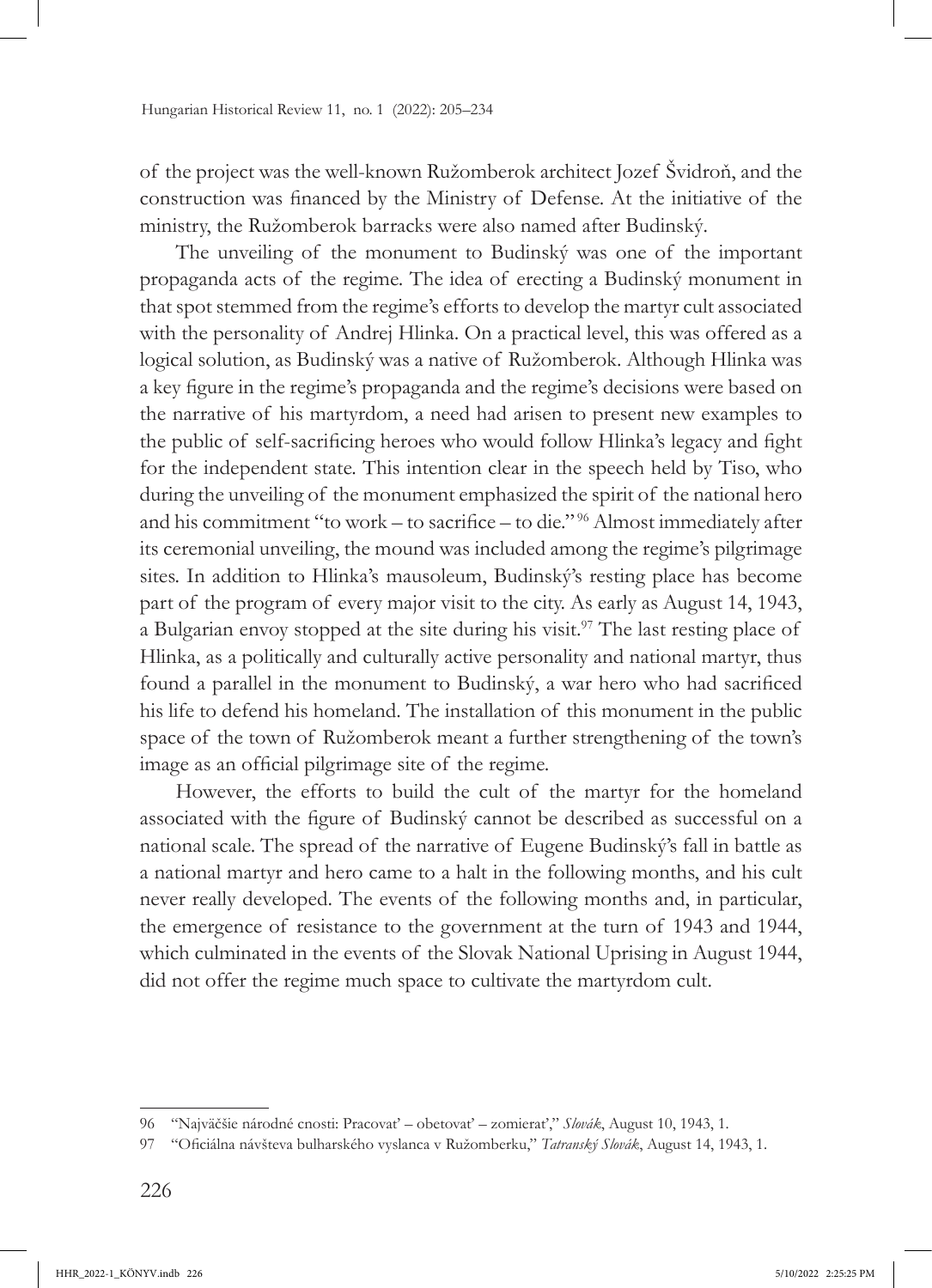#### *Conclusion*

From the outset, the Slovak Republic of 1939–1945 connected its existence with Nazi Germany. The sudden emergence of the state under the pressure of German aggression meant that government officials were forced to explain to the Slovak population the ambitions of the new state and the traditions on which it built its claims to legitimacy and power. Therefore, the rapid sequence of events and the entry into the war alongside Germany largely determined the propaganda. Government officials grabbed swift, populist solutions. Propaganda was adapted to this situation. One of its most important stages was the urban spaces of the country, which provided useful backdrops for the authoritarian regime because they were under state control. From the outset, the regime continued the almost 20-year tradition of the autonomist movement, and in the first months, it drew on this tradition in its interventions in public spaces. This was especially reflected in the renaming of the streets. The symbol of martyrdom, connected from the beginning with Andrej Hlinka in particular, became an important factor in the formation of the national identity created by state. In some cities, attempts were also made to foster local cults of martyrs. The city of Prešov offers one example, where the martyrdom cult represented by local personalities was a part of anti-Hungarian propaganda.

Later, in connection with the conflict with the central Czech government and the military conflict with Hungary in March 1939, the importance of defending the establishment of an independent state came to the fore. The symbol of martyrdom for the homeland was represented in this case by the victims who emerged from both conflicts. In honor of the fallen heroes, reverential festivities were held. These festivities were used to nurture the idea in Slovak society that independence is not free and, if necessary, one may well need to lay down one's life for it. These ideas were then used by political representatives when the state joined the war against Poland. Slovak propaganda in August 1939 significantly contributed to the militarization of Slovak society, and urban spaces again played an important role. They became sites of demonstrations and military parades to prepare society for an attack alongside Germany. The regime militarized society by creating an image of a peaceful Slovak who was just defending himself. According to this propaganda, the typical Slovak did not want expansion. He wanted only what rightfully belonged to him.

As part of the militarization of society, the regime also used the symbol of military discipline as a model of civic obedience. The highest state officials,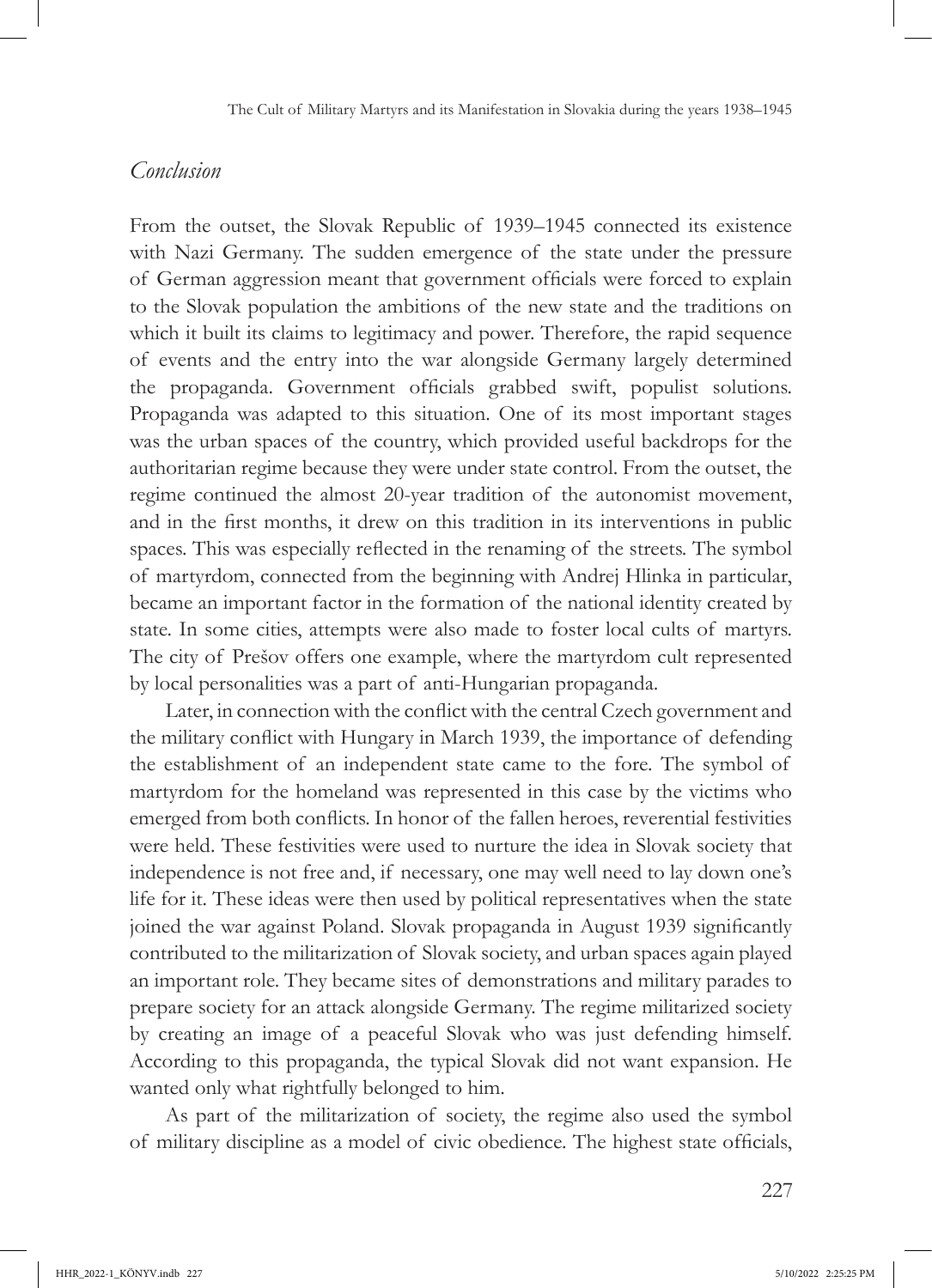including Tiso, imagined the typical Slovak as a humble, hard-working, undemanding man, and it was at these points that propaganda sought parallels with the symbol of a soldier who was to become a model of civic virtues. The army was to serve as a model for the citizens also in the work of construction, which was contracted mainly in connection with the celebration of Labor Day. As in the case of the military, discipline and obedience played an important role in the establishment of labor camps, and they were qualities that were seen as (or depicted as) key to the regime's leaders.

Slovak society was further militarized in connection with the attack on the Soviet Union. Welcoming frontline soldiers in the city center became a standard part of events in public spaces. These events were attended by a wide urban audience, including school students and representatives of the army and the city. The symbol of the soldier as hero was an increasingly prominent part of the celebrations of state independence. The culmination of efforts to promote the martyrdom cult in public spaces came with plans for and the erection of monuments dedicated to specific personalities. From the outset, visual narratives of martyrdom in public spaces were connected mainly with the personality of Andrej Hlinka. Later, Eugen Budinský's was added. Both personalities came from Ružomberok, so the cult of martyrs was strongest in this city. Their last resting served as an official pilgrimage site for the regime.

In conclusion, the discussion above shows that the notion of martyrdom as a narrative trope was an integral part of propaganda at the time. This notion was used, largely successfully, in the regime's attempts to gain the consent of the Slovak Christian majority to join the war against Poland and the Soviet Union. The martyrdom cult was implemented every time the regime needed to explain the demands of militarization. Public spaces were important sites for martyrdom propaganda, and this propaganda mostly affected the social dimension of these spaces (for instance in celebrations dedicated to martyrs) and their materialsymbolic dimension (for instance with the renaming of streets and the creation of memorials).

The cult of sacrifice for the homeland was fostered with particularly fervency in the time immediately before or during the outbreak of a specific conflict involving Slovak society. However, the regime reacted mainly to the war situation at the given moment, and the narratives of martyrdom were used systematically and with clear purposes as part of the propaganda.

The symbol of the martyr, and the soldier as hero underwent process of evolution during the period under discussion. Initially, the regime used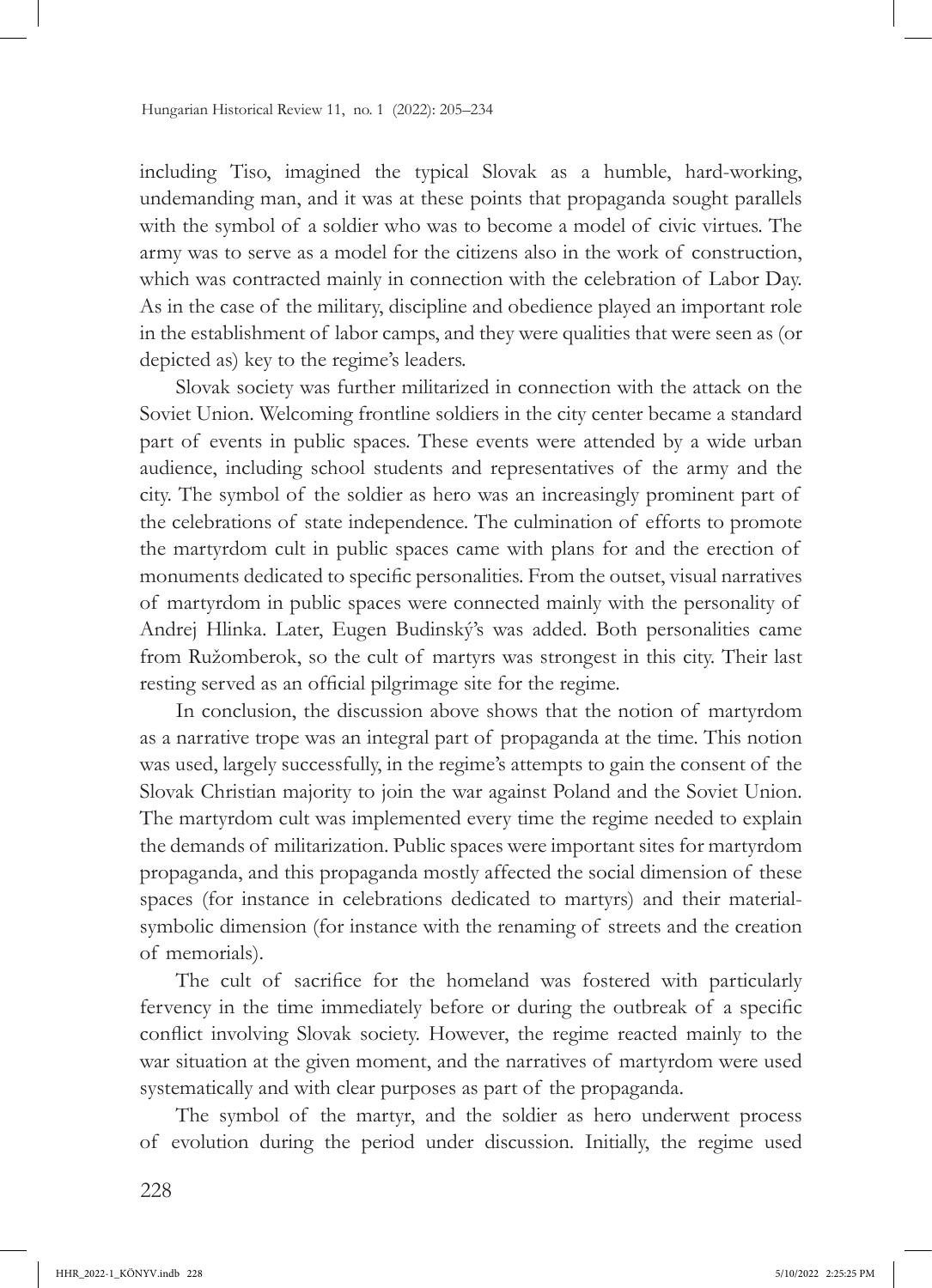personalities who sacrificed themselves for the cause of an independent Slovak state. Undoubtedly, the most prominent figure from this perspective was Andrej Hlinka, who became a symbol of the authoritarian regime and after whom a square or street was named in each city. His vocation as a priest also played an important role. Later, it was necessary to rely on new personalities. Guardsman Anton Kopal, who became a symbol of resistance against the Czechs, was tied to radical circles, including Alexander Mach. In addition, his death could be questioned as having merely been a matter of coincidence. A more acceptable personality was Eugen Budinský, an officer of the Slovak army and a capable, masculine athlete who could be portrayed as having been determined and committed to his homeland. However, due to the rapid fall of the Slovak state, this cult could no longer developed. Andrej Hlinka thus remained the most prominent figure of the Slovak martyrdom cult during World War, and this cult has survived in a large part of Slovak society to the present day. The continuity of the martyrdom cult can also be seen in the form of the martyrdom of Jozef Tiso, who is considered as a martyr today mainly—but not only—by radical right-wing groups in Slovakia.

## *Archival Sources*

Štátny archív v Žiline so sídlom v Bytči, pracovisko Liptovský Mikuláš [State Archive Bytča, Department in Liptovský Mikuláš] (SA Bytča)

Newspapers *Slovák* 1939–1943 *Slovenská sloboda* 1939–1942 *Tatranský Slovák* 1943

## *Bibliography*

Adam, Peter. *Art of the Third Reich.* New York: Harry N. Abrams, 1995.

Baird, W. Jay. *Die for Germany: Heroes in the Nazi Pantheon*. Bloomington: Indiana University Press, 1990.

Baka, Igor. "Mechanizmus, ciele a metódy pôsobenia ľudáckej propagandy v rokoch 1938–1939" [Mechanisms, aims and methods of National Party propaganda in the years 1938–1939]. *Historický časopis* 51, no. 2 (2003): 277–94.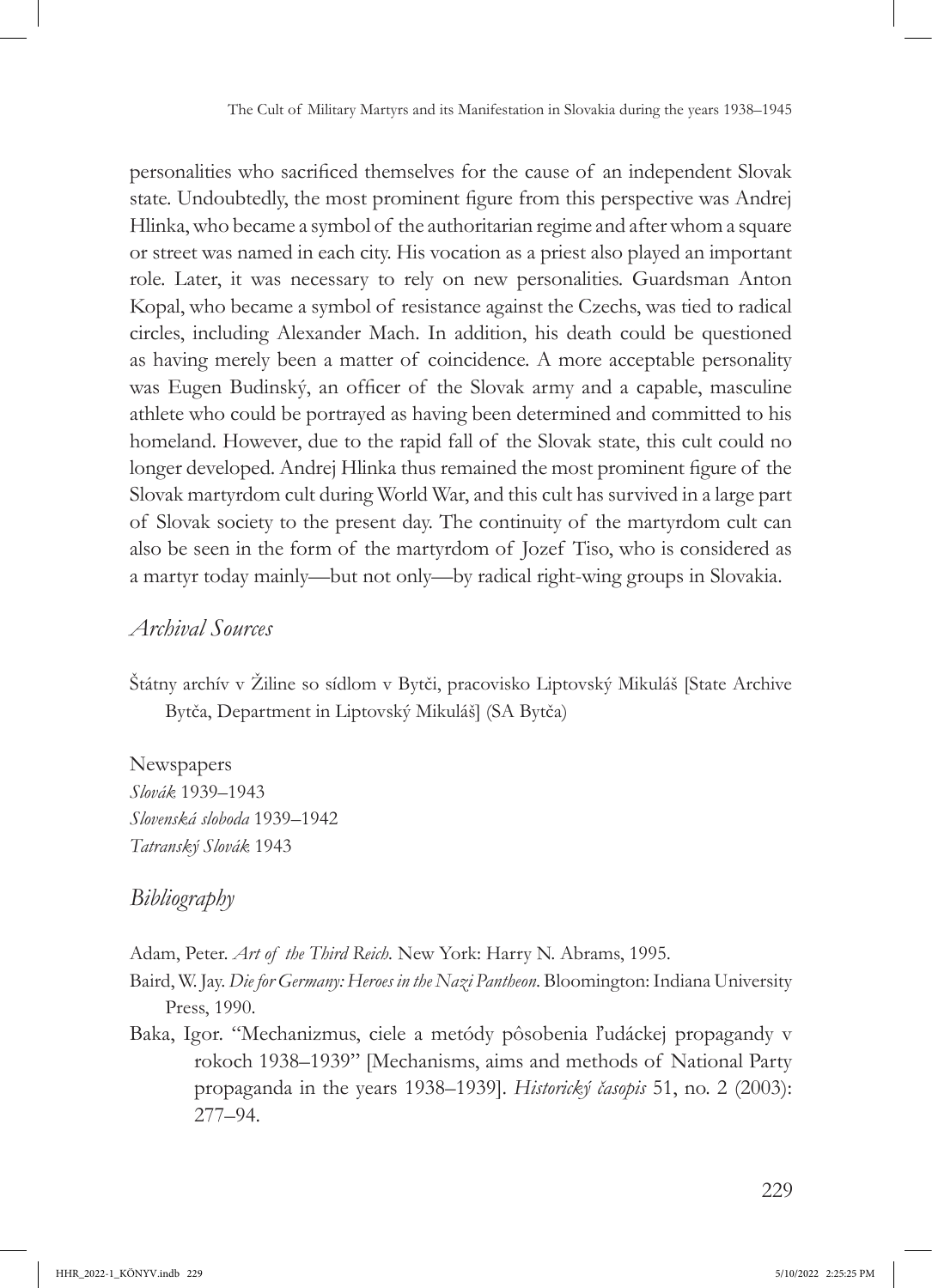- Baka, Igor. "Návrat odtrhnutých bratov" [Return of the breakaway brothers]. In *Storočie propagandy,* edited by Valerián Bystrický, and Jaroslava Roguľová, 131–40. Bratislava: AEPress, 2005.
- Baka, Igor. *Politický systém a režim Slovenskej republiky v rokoch 1939–1940* [The political system and regime of the Slovak Republic in 1939–1940]. Bratislava: Vojenský historický ústav, 2010.
- Baka, Igor. *Slovenská republika a nacistická agresia proti Poľsku* [The Slovak Republic and Nazi aggression against Poland]. Bratislava: Vojenský historický ústav, 2006.
- Baka, Igor. "Slovensko vo vojne proti Poľsku v roku 1939" [Slovakia in the war against Poland in 1939]. *Vojenská história 9*, no. 3 (2005): 26–46.
- Bírešová, Tatiana. "Prezentácia štátnej ideológie vo verejnom priestore mesta Košice medzi rokmi 1918–1945" [Presentation of state ideology in the public space of Kosice between 1918 and 1945]. In *Historie – Otázky – Problémy* 8, no. 1 (2016): 51–64.
- Cohen, Jean-Louis. *Architecture in Uniform: Designing and building for the Second World War.* Monreal: Canadian Centre for Architecture, 2011.
- Cséfalvay, František. "Predohra a priebeh maďarsko-slovenského ozbrojeného konfliktu v marci 1939" [Prelude and course of the Hungarian-Slovak armed conflict in March 1939]. *Vojenská história* 8, no. 2 (2004): 39–58.
- Fedorčák, Peter. *Tuka proti republike* [Tuka against the republic]. Bratislava: Marenčin PT, 2018.
- Fogelová, Patrícia, and Martin Pekár. *Disciplinované mesto* [Disciplined city]*.* Košice: Univerzita P. J. Šafárika, 2021.
- Filtzer, Donald. *The Hazards of Urban Life in Late Stalinist Russia*. New York: Cambridge University Press, 2010.
- Hagen, Joshua, and Robert C. Ostergren. *Building Nazi Germany: Place, Space, Architecture and Ideology.* London: Rowman & Littlefield, 2020.
- Harčar, Anton. *Žil som v Košiciach* [I lived in Košice]. Bratislava: Lúč, 2003.
- Hojda, Zdeněk, and Jiří Pokorný. *Pomníky a zapomníky* [Memorials and forgetting memorials]. Praha: Paseka, 1996.
- Holec, Roman. *Andrej Hlinka: Otec národa?* [Andrej Hlinka: Father of the nation?]. Bratislava: Marenčin PT, 2019.
- Hořejš, Miloš. *Protektorátní Praha jako německé město* [Prague as a German city in the Protectorate]. Praha: Mladá fronta, Národní technické muzeum, 2013.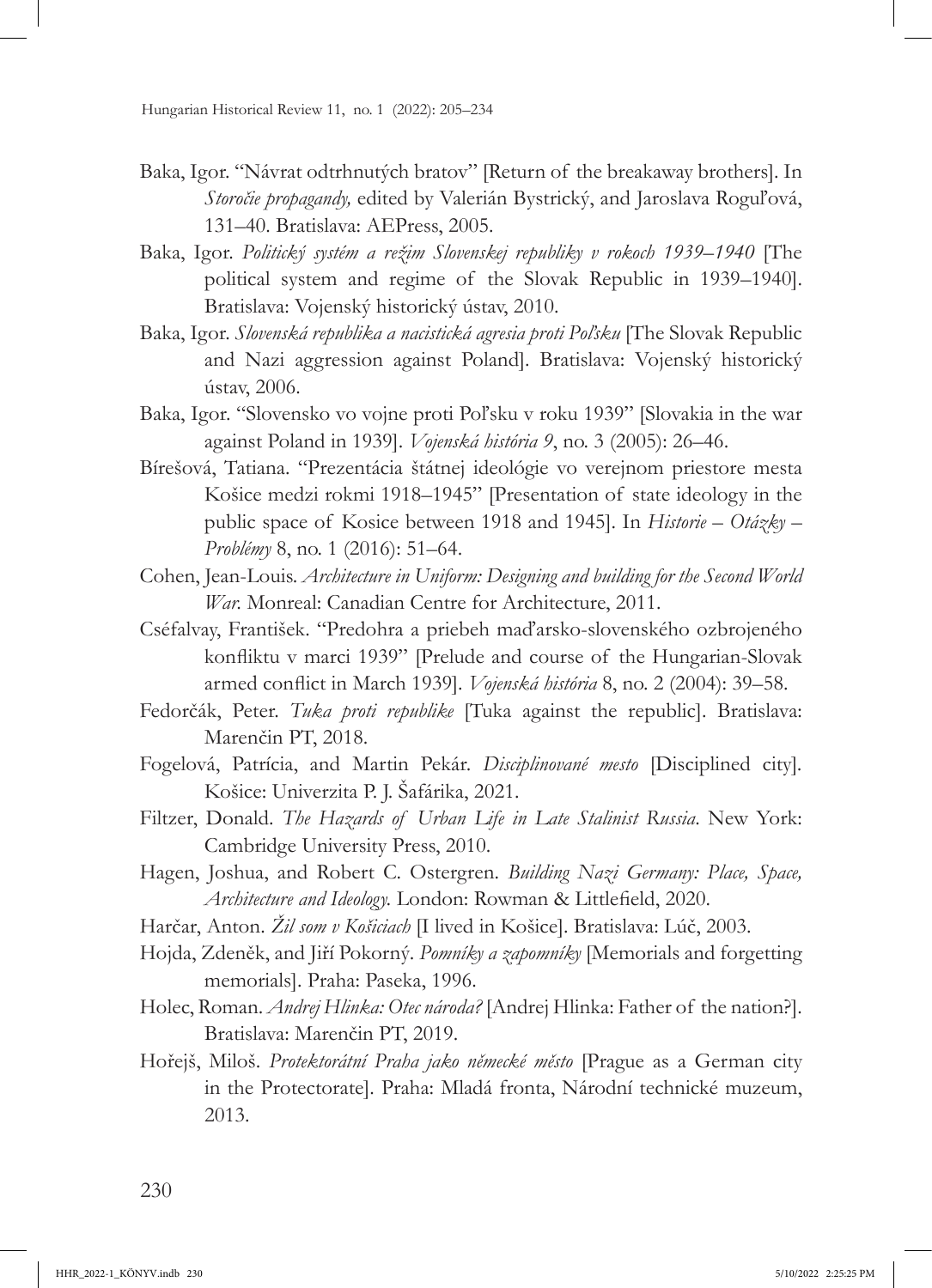- Hristova, Svetlana, Mariusz Czepcynski, eds. *Public Space: Between Reimagination and Occupation.* New York: Routledge, 2018.
- Hruboň, Anton. "Budovanie kultu Jozefa Tisa" [Building up the cult of Jozef Tiso]. *Kultúrne dejiny* 8, no. 2 (2017): 213–39.
- Hudek, Adam. *Najpolitickejšia veda: Slovenská historiografia v rokoch 1948–1968* [The most political science: Slovak historiography 1948--1968]. Bratislava: Historický ústav SAV, 2010.
- Jašek, Peter. "Dôstojník v prvej línii: Život podplukovníka Eugena Budinského (1906–1942)" [An officer on the front line: The life of Lieutenant Colonel Eugen Budinsky]. *Vojnová kronika* 6, no. 1 (2017).
- Jowett, Garth S., and Victoria O'Donnell. *Propaganda & Persuasion*. 6th ed. Los Angeles, London, New Delhi, Singapore, Washington DC: SAGE, 2015.
- Krekovič Eduard, Elena Mannová, and Eva Krekovičová, eds. *Mýty naše slovenské*  [Our slovak myths]. Bratislava: Premedia, 2013.
- Kušniráková, Ingrid, ed. *"Vyjdeme v noci vo fakľovom sprievode a rozsvietime svet": Integračný a mobilizačný význam slávností v živote spoločnost* [Let's go out at night in a torchlight procession and light up the world": The integrative and mobilising significance of festivities in the life of society]. Bratislava: Historický ústav SAV, 2012.
- Kwiatkowski, Piotr Tadeusz. *Pamięć zbiorowa społeczeństwa polskiego w okresie transformacji* [Collective memory of the Polish society during the transformation period]*.* Warszawa: Scholar, 2008.
- Letz Róbert, Peter Mulík, eds. *Pohľady na osobnosť Andreja Hlinku* [Views on the personality of Andrej Hlinka]*.* Martin: Matica slovenská, 2009.
- Lipták, Ľubomír. "Kolektívne identity a verejné priestory" [Collective identities and public spaces]. In *Kolektívne identity v strednej Európe v období moderny,*  edited by Moritz Csáky, and Elena Mannová, 117–31. Bratislava: Academic Electronic Press, 1999.
- Lipták, Ľubomír. Slovensko v 20. storočí [Slovakia in the 20th century]. Bratislava: Kalligram, 2011.
- Łupienko, Aleksander. "Some remarks on the birth of modern city planning in the Polish territories (1850–1914): the impact of the hygienic movement." *Mesto a dejiny. The City in History* 5, no. 2 (2016): 18–34.
- Macho, Peter. "Martýrium ako heroizačný inštrument v slovenskom nacionalistickom dizkurze?" [Martyrium as a heroic instrument in Slovak nationalist discourse]. In *Svätec a jeho funkcie v spoločnosti,* vol. 2, edited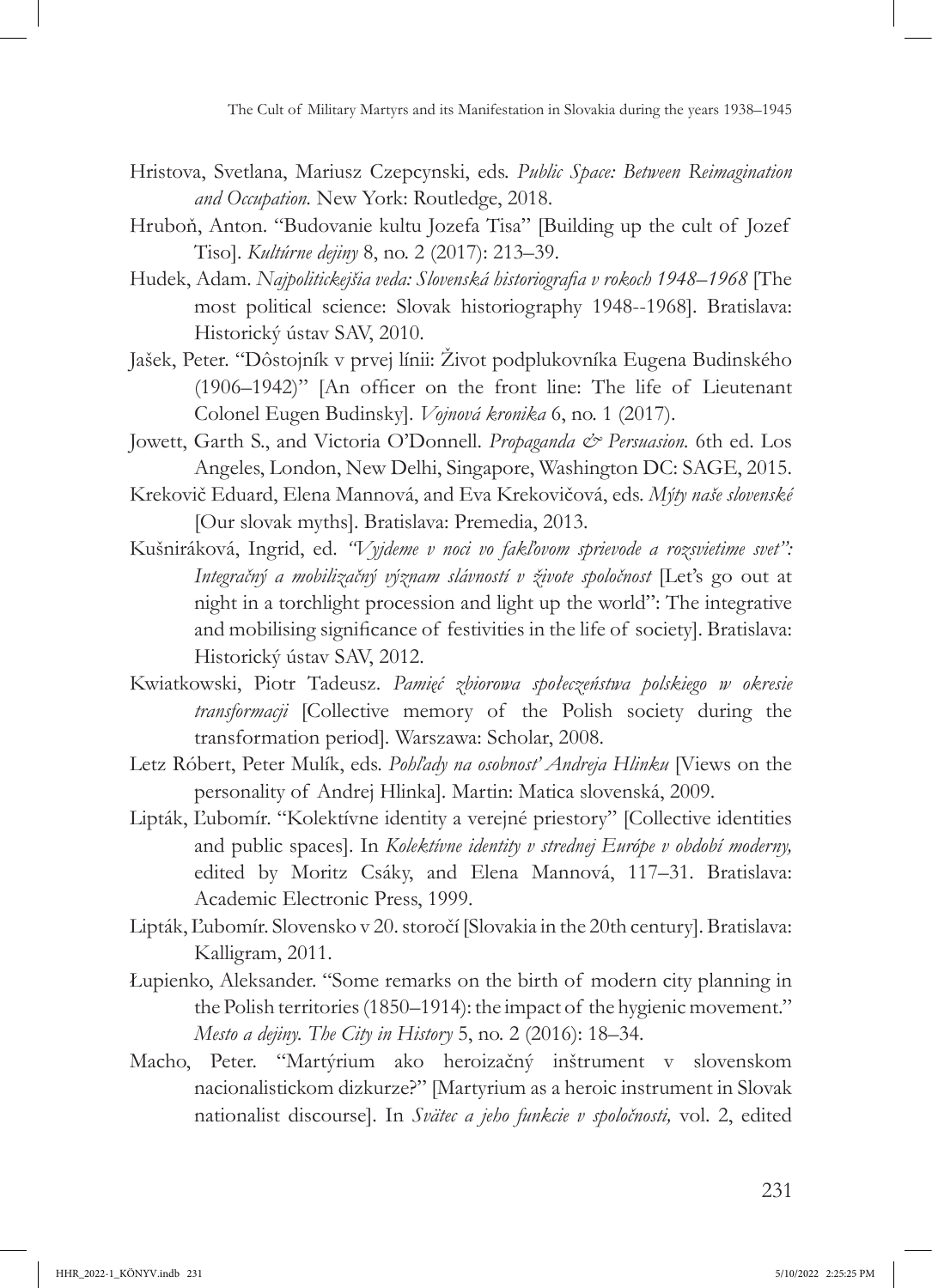by Rastislav Kožiak, and Jaroslav Nemeš, 193–98. Bratislava: Chronos, Centrum pre štúdium kresťanstva, 2006.

- Mannová, Elena. "Pomníková kultúra v Bratislave: Spomínanie vizualizácia moci – reprezentácia." [Culture of monuments in Bratislava: Remembering– visualisation of power–representation]. *Acta historica neosoliensia* 18, no. 1–2 (2015): 236–57.
- *Oxfordský slovník světových dějin* [A dictionary of world history]. Praha: Academia, 2005.
- Palárik, Miroslav, Alena Mikulášová, Martin Hetényi Martin, and Róbert Arpáš. *The City and Region Against the Backdrop of Totalitarianism: Images from the Life in Slovak Republic (1939–1945), Illustrated by City of Nitra and Its Surroundings.* Studies in Politics, Security and Society 17. Berlin: Peter Lang GmbH, 2018.
- *Paměť míst, událostí a osobností: historie jako identita a manipulace* [Memory of places, events and personalities: History as identity and manipulation]*.* Edited by Milan Hlavačka, and Antoine Marès. Praha: HÚ AV, 2011.
- Pejs, Oldřich. "Jozef Tiso jako hlava státu a nejvyšší vojenský velitel" [Jozef Tiso as head of state and supreme military commander]. *Vojenská história* 22, no. 2 (2018): 7–34.
- Pekár, Martin. "Politics and Public Space in Slovakia between 1938–1945: The example of Prešov." In *Cities in Europe, Cities in the World,* 1–13. Weimar: Bauhaus-Institut für Geschichte und Theorie der Architektur und Planung, 2015.
- Pekár, Martin. "Replacement of Municipal Political Elite as a Tool for Seizing Power and Consolidating an Authoritarian Regime in Slovakia 1938– 1940." *Mesto a dejiny. The City and History* 9, no. 1 (2020): 93–111.
- Pekár, Martin. *Východné Slovensko 1939–1945: Politické a národnostné pomery v zrkadle agendy Šarišsko-zemplínskej župy* [Eastern Slovakia 1939–1945: Political and national conditions in the mirror of the agenda of the Šariš-Zemplín county]. Prešov: Prešovská univerzita v Prešove, 2007.
- Pokludová, Andrea. "Pomníky: místa kolektivní paměti, zapomnění i smíření s minulostí." [Monuments: Places of collective memory, forgetting and reconciliation with the past]. In *Colloquium Opole 2014. 10 lat razem w Unii Europejskiej. Zagrozenia I szanse,* 209–18. Opole: Panstwowy institut naukowy, Institut slaski Opolu, 2015.
- Pokludová, Andrea. "V záři miliónů i ve stínu těžních věží. Moravská Ostrava v letech 1918–1938" [In the glare of millions and in the shadow of the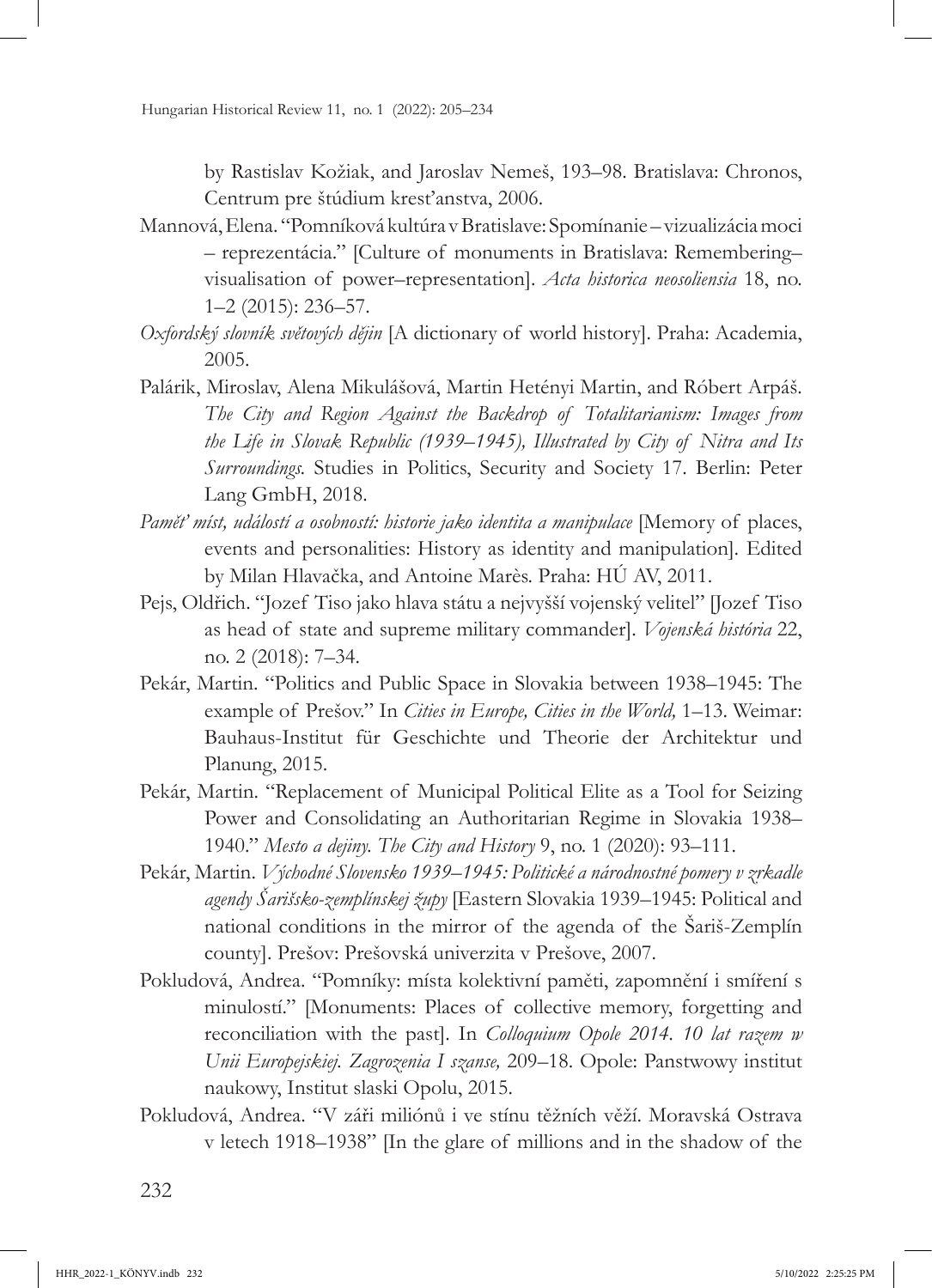mining towers. Moravian Ostrava in 1918–1938.]. In *Praha v obnoveném státě – zemská metropole hlavním městem nové republiky.* Praha: Archiv hlavního města Prahy. 2018.

- Purdek, Imrich. "Vojenská symbolika Prvej Slovenskej republiky v rokoch 1939–1945 v priesečníku heraldiky, faleristiky a vexilológie" [Military symbolism of the First Slovak Republic in 1939–1945 at the intersection of Heraldry, Faleristics and Vexillology]. *Vojenská história* 17, *no. 1* (2013): 119–63.
- Siebel, Walter, and Jan Wehrheim. "Öffentlichkeit und Privatheit in der überwachten Stadt." *disP – The Planning Review* 39, no. 153 (2003): 4–13.
- doi: [10.1080/02513625.2003.10556843](https://doi.org/10.1080/02513625.2003.10556843)
- Skoczylas, Łukasz. *Pamięć społeczna miasta jej liderzy i odbiorcy* [Social memory of the city – its leaders and addressees]. Warszawa: Scholar, 2014.
- *Sláva republice! Oficiální svátky a oslavy v meziválačném Československu* [Glory to the Republic! Official holidays and celebrations in interwar Czechoslovakia]*.* Edited by Hájková Dagmar, Pavel Horák, Vojtěch Kessler, and Miroslav Michela. Praha: Akademie věd ČR, 2018.
- Sokolovič, Peter. *Hlinkova garda 1938–1945* [Hlinka's Guard 1938–1945]. Bratislava: ÚPN, 2009.
- Szalay Peter, Michal Bogár, Katarína Haberlandová, Nina Bartošová, Laura Krišteková. *Vojnová Bratislava 1939–1945.* Bratislava: Marenčin PT, 2019.
- Švorc, Peter. "Gedenktafeln und Denkmäler in der Slowakei Die Reflexion der Vergangenheit oder der Gegenwart?" In *Denkmäler demokratischer Umbrüche nach 1945*, edited by Hans-Joachim Veen, and Volkhard Knigge, 177–98. Böhlau Verlag: Cologne–Weimar–Vienna, 2014.
- Šumichrast, Peter. "Keď rinčali zbrane, múzy nemlčali: Príbeh jedného nerealizovaného pamätníka" [When the guns roared, the Muses were not silent: The story of one unrealized memorial]. *Vojenská história* 18, no. 4 (2014): 151–58.
- Teich, Mikuláš, and Dušan Kováč, and Martin D. Brown, eds. *Slovakia in*
- *History.* Cambridge University Press, 2013. doi: [10.1017/CBO9780511780141](https://doi.org/10.1017/CBO9780511780141)
- Tokárová, Zuzana. "Od lojality k apatii (zmeny nálad a postojov obyvateľov Slovenska v rokoch 1939–1945 na príklade Prešova)" [From loyalty to apathy (changes in the sentiments and attitudes of the Slovak population in 1939–1945 on the example of Prešov)]. *Vojenská história* 19, no. 3 (2015): 64–84.